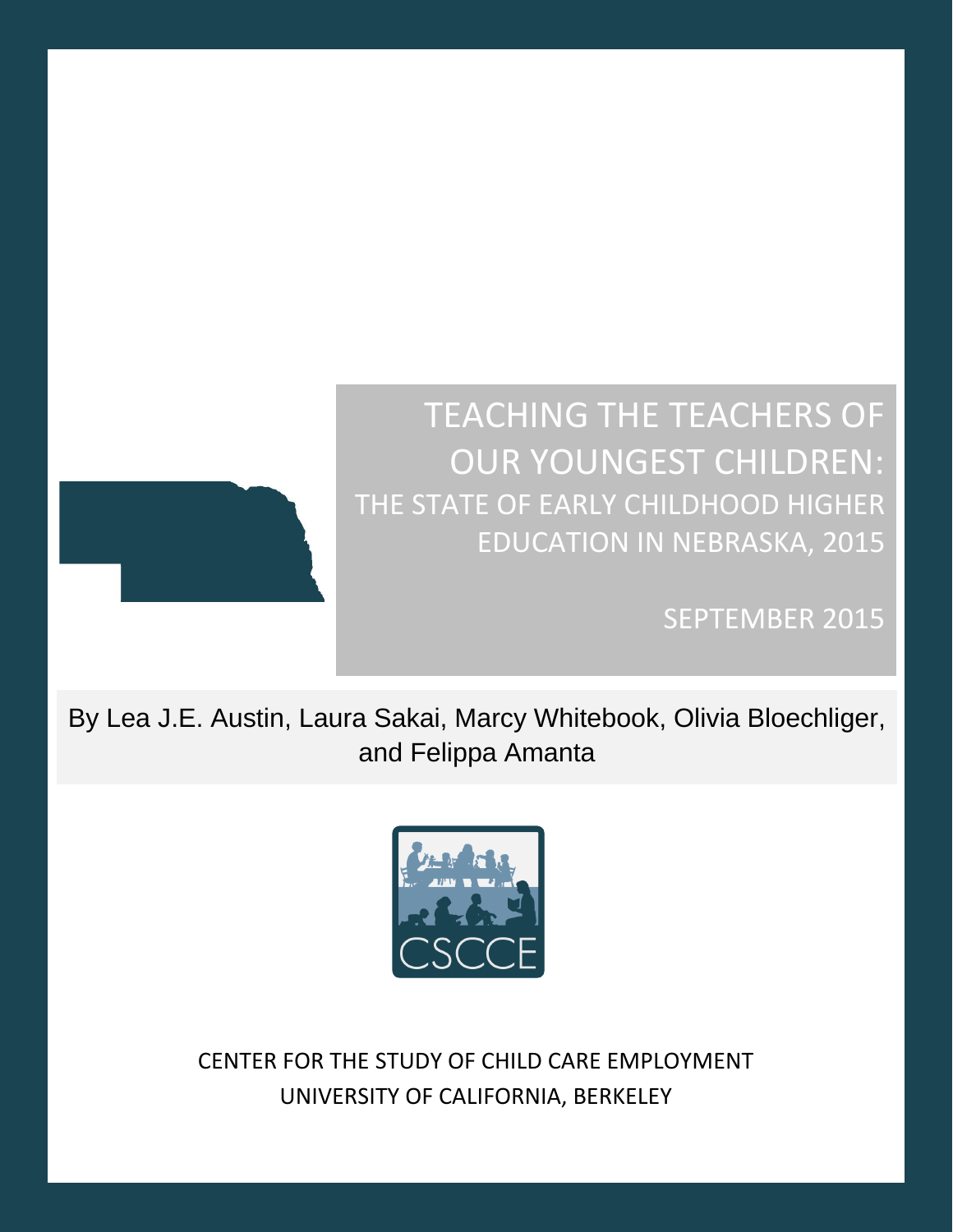#### © 2015 Center for the Study of Child Care Employment All rights reserved.

Center for the Study of Child Care Employment Institute for Research on Labor and Employment University of California, Berkeley 2521 Channing Way #5555 Berkeley, CA 94720 (510) 643-8293 www.irle.berkeley.edu/cscce

The Center for the Study of Child Care Employment (CSCCE), founded in 1999, focuses on achieving comprehensive public investments which enable and reward the early childhood workforce to deliver high-quality care and education for all children. To achieve this goal, CSCCE conducts cutting-edge research and proposes policy solutions aimed at improving how our nation prepares, supports, and rewards the early care and education workforce to ensure young children's optimal development.

#### Suggested Citation:

Austin, L. J. E., Sakai, L., Whitebook, M., Bloechliger, O., & Amanta, F. (2015). *Teaching the Teachers of Our Youngest Children: The State of Early Childhood Higher Education in Nebraska, 2015*. Berkeley, CA: Center for the Study of Child Care Employment, University of California, Berkeley.

*The State of Early Childhood Higher Education in Nebraska* was commissioned by the Buffett Early Childhood Institute at the University of Nebraska.

The investigations of family engagement and early mathematical development were made possible through the generous support of the Heising-Simons Foundation.

Special thanks to:

The programs leads and faculty members who gave generously of their time to participate in the Early Childhood Higher Education Inventory.

The views presented in this report are those of the primary authors only and do not reflect the opinions of the report's funders.

#### Design: **Ferheen Abbasi, Felippa Amanta**

Editor: **Dan Bellm**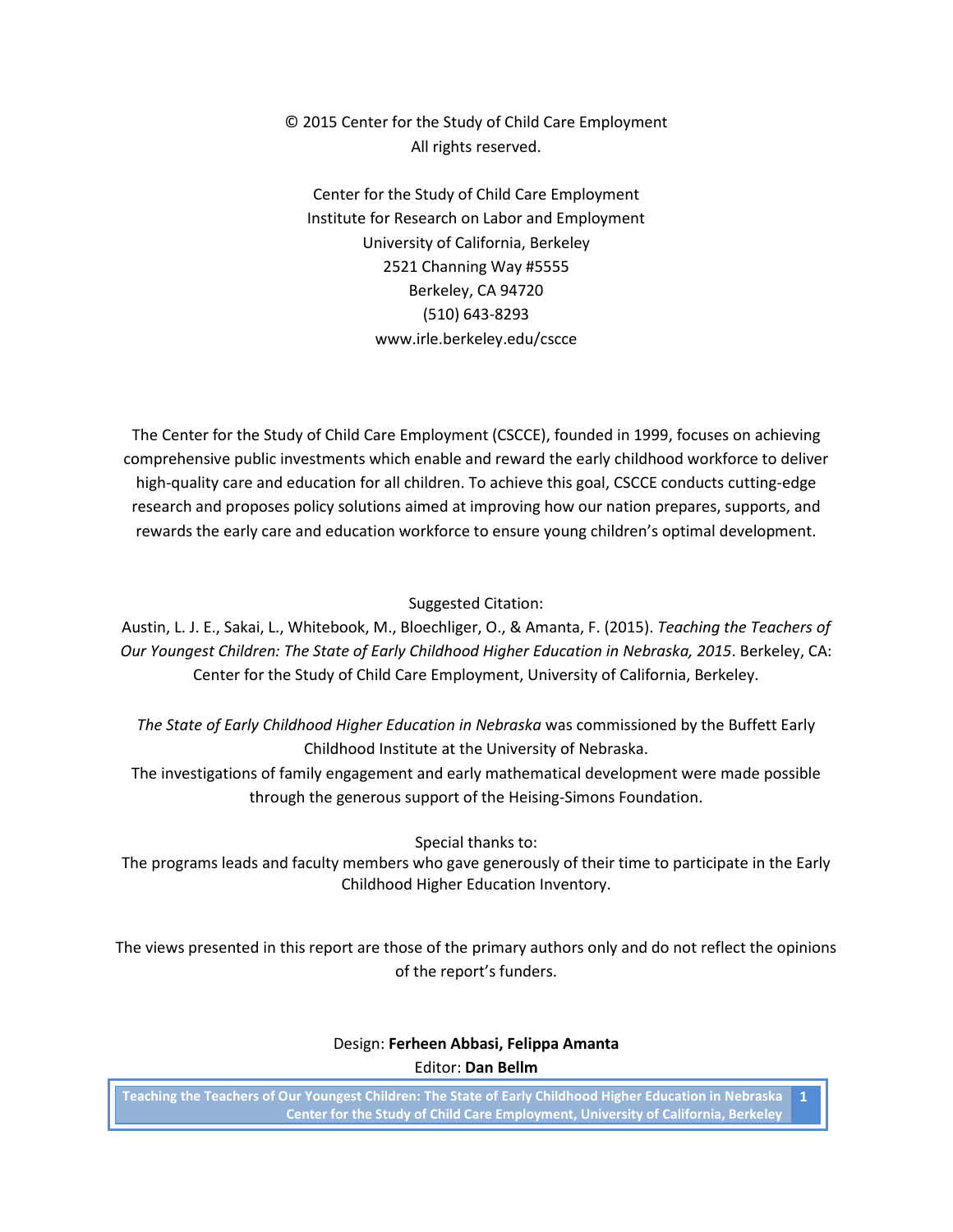# **The State of Early Childhood Higher Education in Nebraska**

By Lea J.E. Austin, Laura Sakai, Marcy Whitebook, Olivia Bloechliger, and Felippa Amanta

# *TABLE OF CONTENTS*

| 4  |
|----|
| 7  |
| 7  |
| 13 |
| 16 |
| 20 |
| 22 |
| 24 |
| 24 |
| 28 |
| 33 |
| 37 |
| 38 |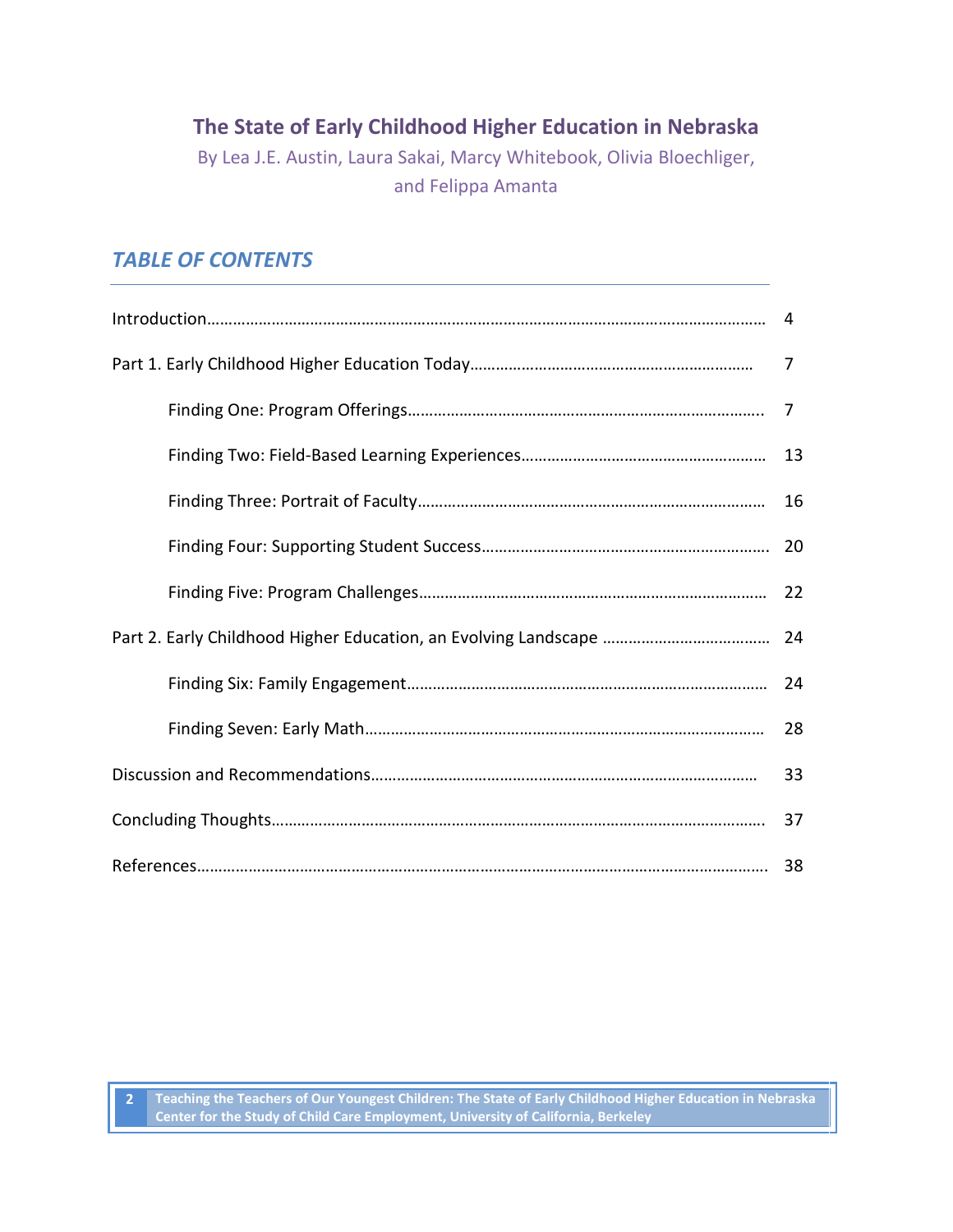# *LIST OF TABLES & FIGURES*

**Table 1:** List of Domains and Topics of Course Content Included in the Nebraska Early Childhood Higher Education Inventory

**Figure 1:** Primary Goal of Nebraska's Early Childhood Degree Programs, by Program

**Figure 2:** Development of Children's Literacy Skills: Age-Group Focus of Programs Participating in Nebraska Early Childhood Higher Education Inventory, Selected Topics

**Figure 3:** Field Experiences Required in Nebraska Early Childhood Higher Education Degree Programs

**Table 2.** Number and Mean Hours of Practica Required by Programs Participating in the Nebraska Early Childhood Higher Education Inventory

**Figure 4:** Race/Ethnicity of Faculty Participating in the Nebraska Early Childhood Higher Education Inventory, by Degree Program

**Figure 5:** Importance of Inclusion of Domains in Teacher Preparation Programs: Percentage of Faculty Reporting "Very Important" for Infants and Toddlers, by Degree Program

**Table 3.** List of Family Engagement Topics Included in the Nebraska Early Childhood Higher Education Inventory

**Table 4.** List of Early Mathematics Topics Required in the Nebraska Early Childhood Higher Education Inventory, by Degree Program

**Figure 6.** Creating a Mathematically Rich Environment: Knowledge and Skill, as Reported by Faculty Participating in Nebraska Early Childhood Higher Education Inventory, by Age Group and Degree Program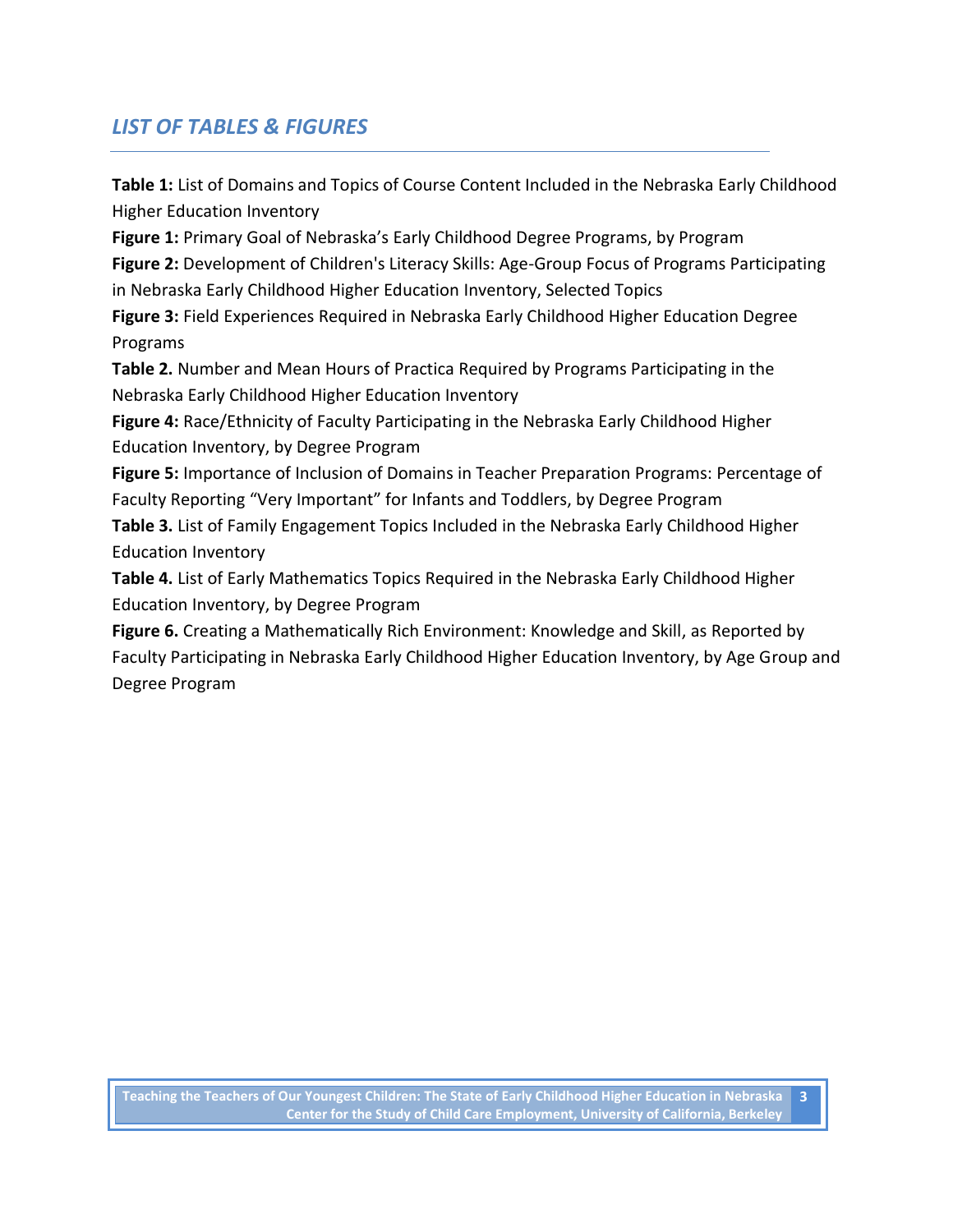## *INTRODUCTION*

Midway through the second decade of this century, the importance of early care and education (ECE) to children's lifelong learning and to our nation's economic well-being is recognized up to the highest levels of government, and in businesses, schools, and living rooms across the country. This understanding represents a dramatic shift from earlier decades, and carries with it heightened expectations for what teachers of young children should know and be able to do (Whitebook, Phillips, & Howes, 2014), particularly in light of mounting evidence about inadequate and unequal educational quality for many children, particularly those of color and those living in low-income families (Yoshikawa et al., 2013; Hernandez, 2011; Karoly, 2009).

In 2015, the Institute of Medicine and the National Research Council of the National Academy of Sciences issued several recommendations to strengthen professional preparation standards for early childhood practitioners and the institutions responsible for their preparation and ongoing learning. *Transforming the Workforce for Children Birth Through Age 8: A Unifying Foundation* (Institute of Medicine [IOM] & National Research Council [NRC], 2015), includes among its recommendations: 1) transitioning to a minimum requirement of a bachelor's degree, with specialized knowledge and competencies, for all lead teachers working with children from birth to age eight; and 2) the development and enhancement of interdisciplinary higher education programs for early care and education professionals, including practice-based and supervised learning opportunities. $<sup>1</sup>$ </sup>

In recent years, Nebraska, like many states, has committed public and private resources toward multiple efforts to improve educational services and to ensure that teacher education degree and certification programs can better prepare their graduates to meet the complex needs of young children of all ages (Swartz & Johnson, 2010; Ray, Bowman, & Robbins, 2006; Hyson, Horm, & Winton, 2012). Yet there remains a demand for more than 7,000 new early childhood professionals to provide quality care and education to Nebraska's most at-risk children (First Five Nebraska, 2015). Critical to responding to this need is the establishment of a well-coordinated and comprehensive professional preparation and development system that can prepare an incoming generation of professionals while also strengthening the skills of the existing early education workforce. Institutions of higher education are critical to meeting these evolving and increasing demands for improving developmental and learning outcomes for the state's young child population.

<sup>&</sup>lt;sup>1</sup> Adapted from "Transforming the Workforce for Children Birth Through Age 8: A Unifying Foundation," by the Institute of Medicine and National Research Council, copyright 2015 by the National Academy of Sciences.

**<sup>4</sup> Teaching the Teachers of Our Youngest Children: The State of Early Childhood Higher Education in Nebraska Center for the Study of Child Care Employment, University of California, Berkeley**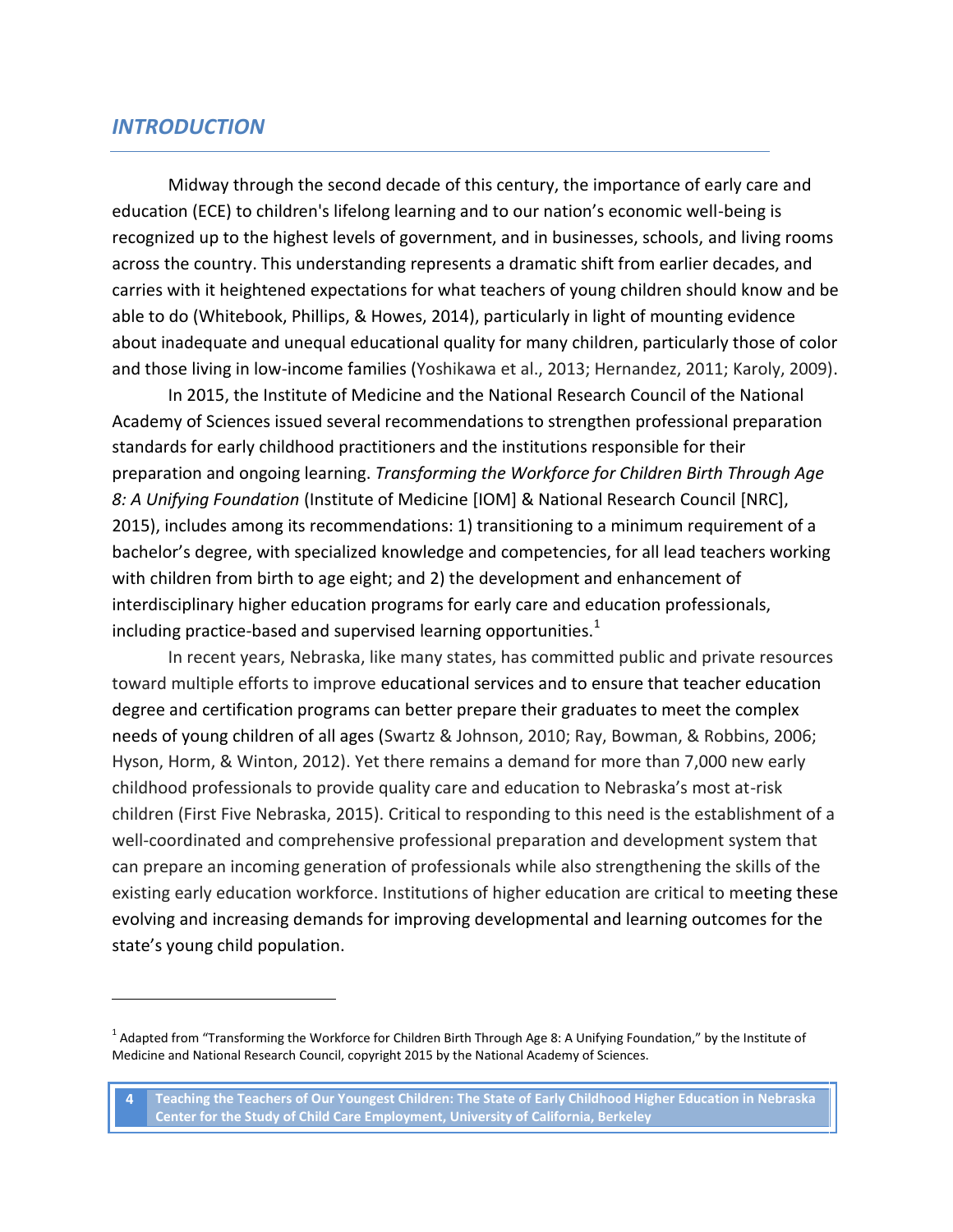The Buffett Early Childhood Institute (Institute) is engaged in an ongoing effort, through its Early Childhood Workforce Development Program, to improve the quantity, quality, and skills of educators and other professionals who teach and care for children, and to address the shortage of early childhood professionals. In light of the changing expectations for effective preparation recommended by the Institute of Medicine/National Research Council, and the workforce needs of the state, now seemed the appropriate time to examine the status of early childhood higher education offerings in Nebraska, in order to allow policy makers, institutions of higher education, and other stakeholders to assess the capacity of the state's higher education system and inform policy, practice, and investment.

To undertake this assessment, the Institute commissioned the Center for the Study of Child Care Employment (CSCCE) to implement the *Early Childhood Higher Education Inventory*  (Kipnis, Ryan, Austin, Whitebook, & Sakai, 2012a), a research tool used to describe the landscape of a state's early childhood degree program offerings at the associate, bachelor's, master's, and doctoral levels, and to provide a portrait of early childhood faculty members.<sup>2</sup> (See **Box 1** for a description of the Inventory Methodology.)

## *The Early Childhood Higher Education Landscape in Nebraska*

 $\overline{a}$ 

A network of eight community colleges and 12 public and private colleges and universities offers a complex array of early childhood degree programs, serving more than 1,700 prospective and current early childhood practitioners across the state.<sup>3</sup> This network includes eight community colleges that offer 12 associate degree programs. It also includes 12 colleges and universities (six public and six private) that offer 20 bachelor's degree programs, eight master's degree programs, and two doctoral degree programs in early childhood. Approximately three-quarters of associate degree programs, and 60 percent of bachelor's degree programs, reported serving a mix of those already working in the early childhood field as well as more traditional pre-service students. Four of the six master's degree program reported exclusively serving those already working in early childhood settings.

……………………………………………………………………

 $^2$  Nebraska is one of seven states (along with California, Indiana, New, Hampshire, New Jersey, New York, and Rhode Island), that have participated in the Inventory to date.

 $^3$  Based on information provided by programs that participated in the Inventory, it is estimated that during the 2013-2014 academic year, 960 students were registered in community college programs, 678 students were registered in bachelor's degree programs, and 94 students were registered in master's degree programs. During this same time period, colleges and universities that participated in the Inventory estimated that they conferred 116 associate degrees, 147 bachelor's, and 24 master's degrees.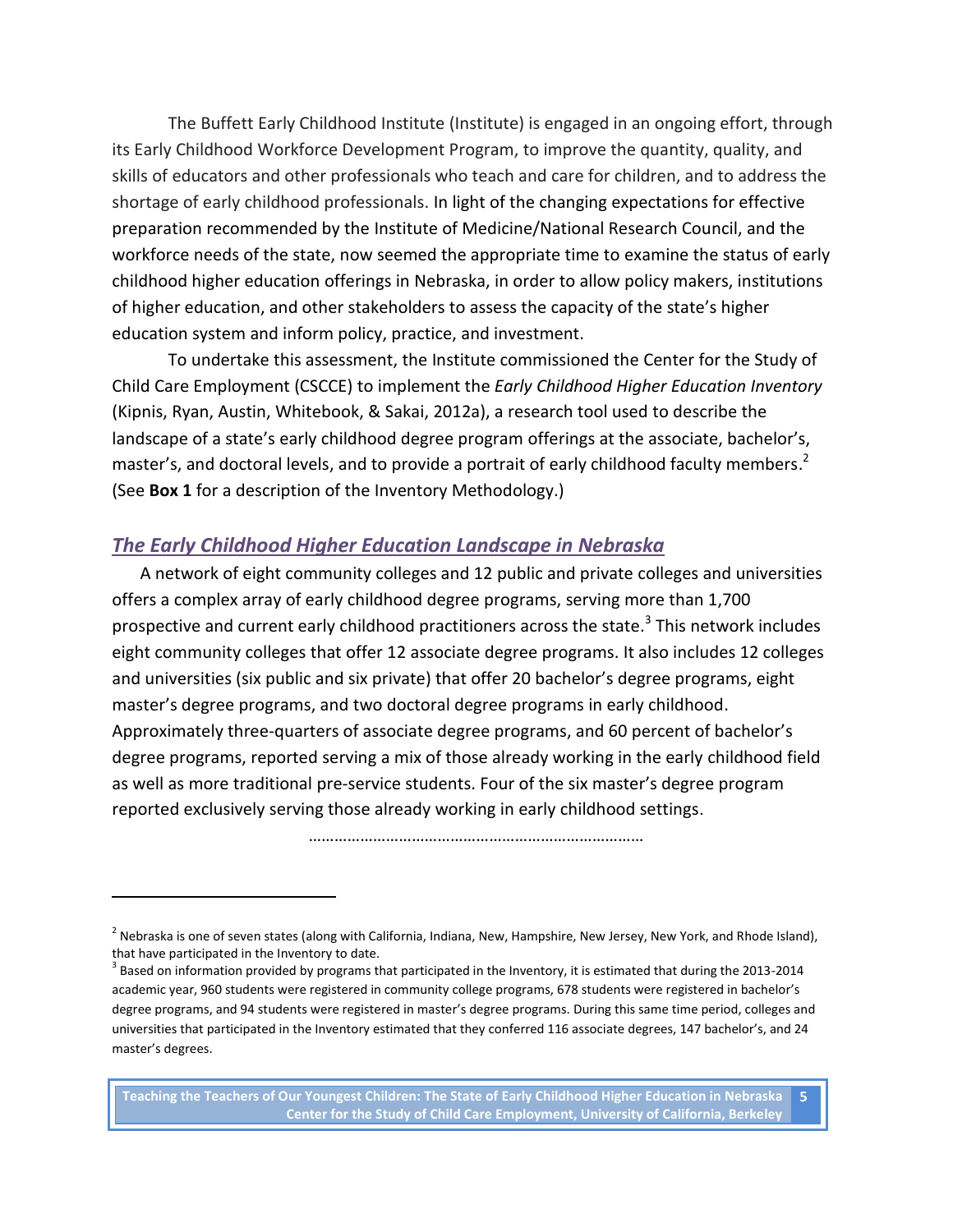The Inventory findings are presented in two sections. The first section, *Early Childhood Higher Education Today* examines the extent to which Nebraska ECE higher education programs:

- offer the knowledge, skills, and experiences associated with effective teaching practice and program leadership;
- have a faculty workforce prepared to provide early childhood practitioners with the necessary knowledge and skills associated with effective teaching practice and program leadership; and
- have the resources to support student and faculty success.

The second section of this report, *Early Childhood Higher Education, An Evolving Landscape,* examines how these institutions of higher education are adapting to emerging knowledge about children's learning and development. Specifically, the report explores the extent to which Nebraska ECE higher education programs have incorporated recent findings related to the importance of:

- promoting early mathematical understanding; and
- engaging families to support young children's optimal development, learning and school success.

P

## **Box 1. Study Design**

 $\overline{a}$ 

In the 2014-15 academic year, researchers from CSCCE implemented the Early Childhood Higher Education Inventory, which consists of three modules: a mapping of the population of higher education programs within a state; an online program survey completed by the degree program leader (e.g., dean, chair, or coordinator); and an online faculty survey completed by individual faculty members. The program findings reported here are drawn from a final sample of nine associate, 15 bachelor's, and six master's degree programs.<sup>4</sup>

The faculty findings are drawn from a final sample of 26 community college faculty members, and 45 bachelor's, 26 master's, and 12 doctoral degree faculty members. Individual faculty members may teach in more than one type of degree program.

See the Technical Report for a detailed description of the methods of this study, including the sampling frame and selection, field procedures, response rate, survey questions, along with detailed findings from the Inventory.

<sup>&</sup>lt;sup>4</sup> There are two doctoral programs in Nebraska specifically identified as focused on early childhood education, and both are offered through the University of Nebraska, Lincoln. As data for these two programs cannot be dis-identified, program data collected for the programs are not included in this report.

**<sup>6</sup> Teaching the Teachers of Our Youngest Children: The State of Early Childhood Higher Education in Nebraska Center for the Study of Child Care Employment, University of California, Berkeley**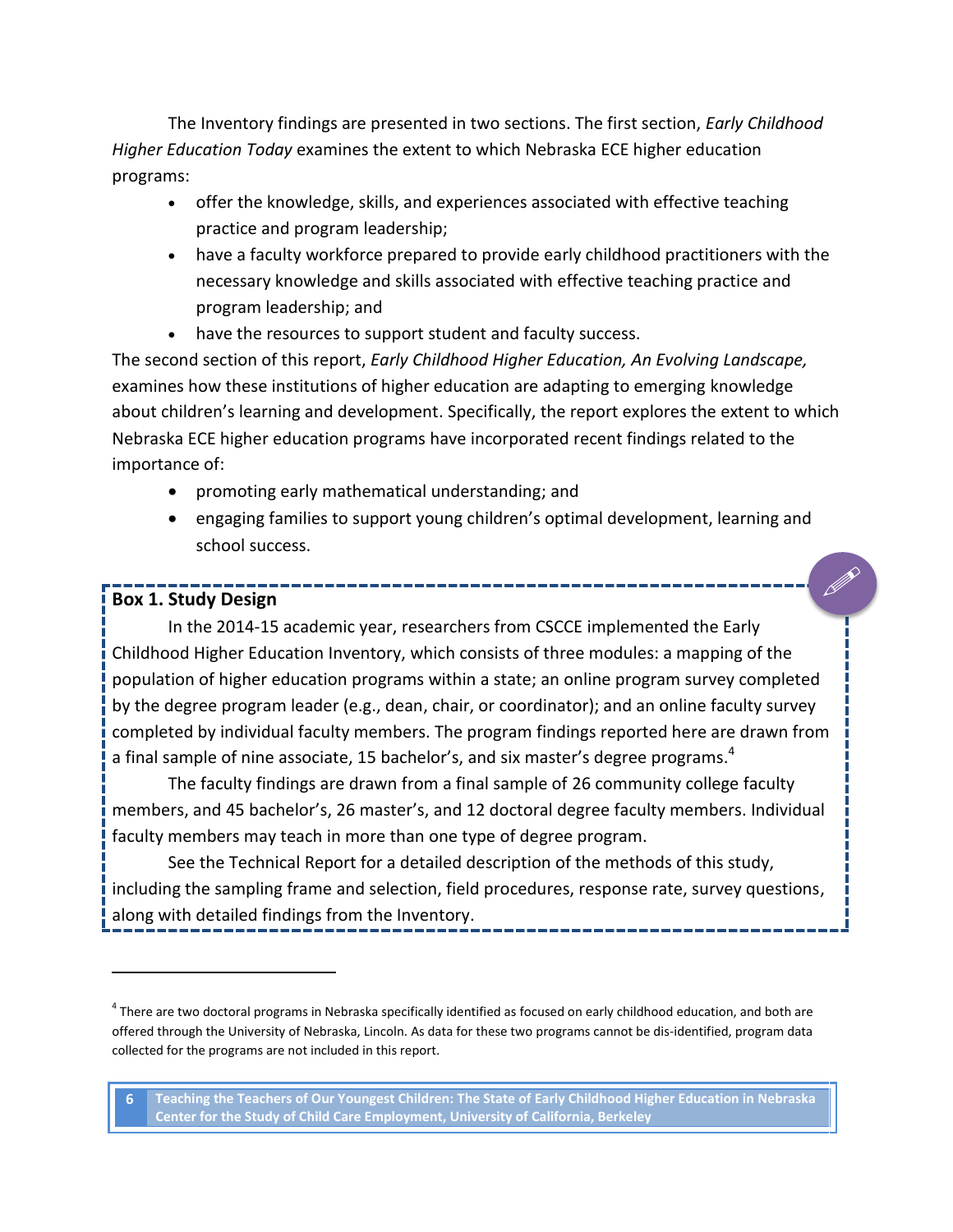



 $\bullet$  = Associate Degree Program

 $\bullet$  = Bachelor's Degree Program

 $\bullet$  = Master's Degree Program

 $\bullet$  = Doctoral Degree Program

Population of degree programs based on data collected in the 2014-2015 academic year.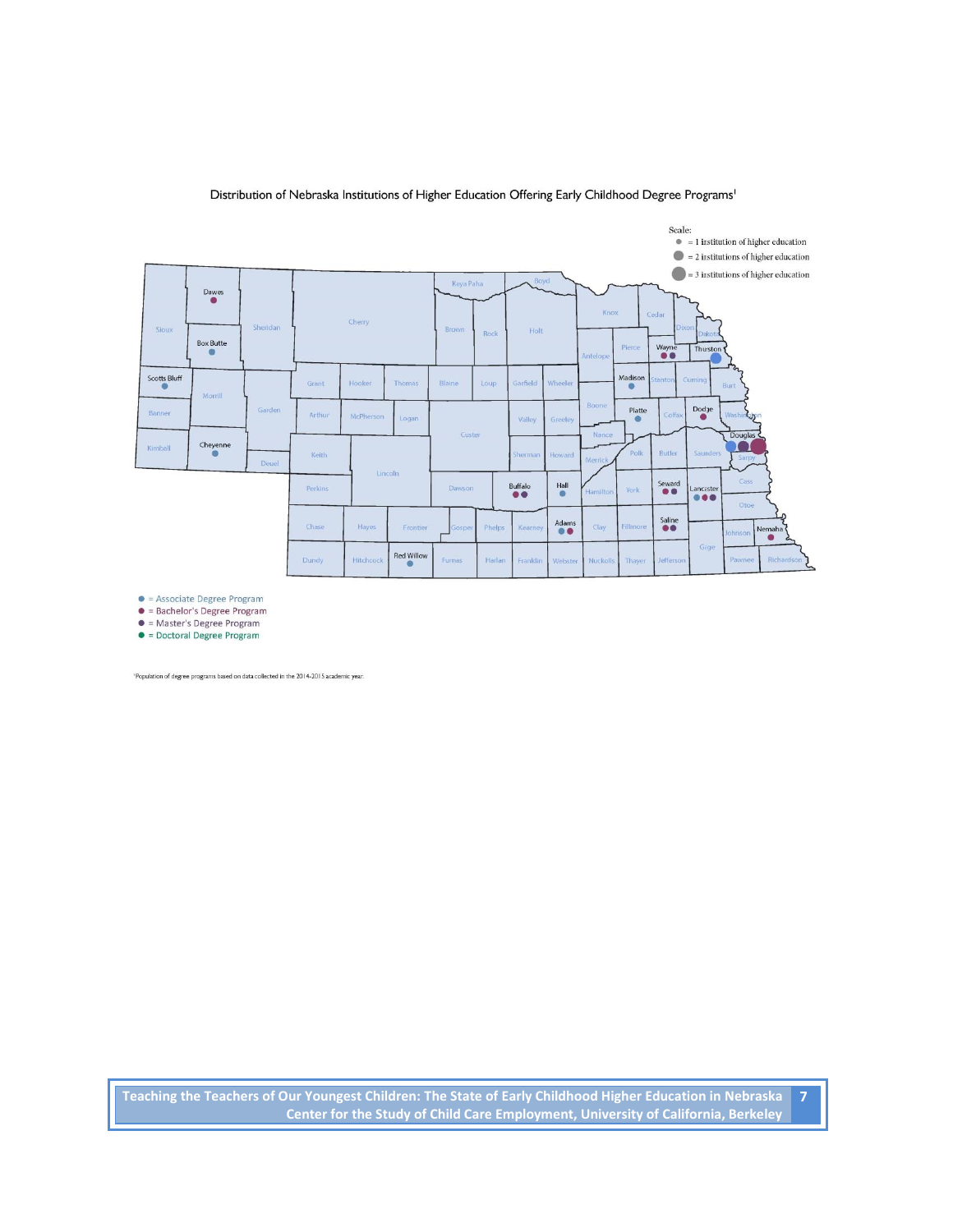*A note on interpreting the findings presented in this report: Due to small sample for some groups (e.g., six master's degree programs, 12 doctoral faculty members), the findings should be interpreted with caution and should not be assumed to be generalizable to other populations.* 

# *PART 1: EARLY CHILDHOOD HIGHER EDUCATION TODAY*

*This section of the report examines program offerings, faculty characteristics, student supports, and institutional challenges.* 

FINDING ONE: PROGRAM OFFERINGS Goals, Course Content, and Age-Group Focus

*Nebraska early childhood degree programs report differing goals for preparing students. These programs offer a range of topics related to child development and* 

*approaches to teaching, but content focused on infants and toddlers is notably underrepresented across all degree levels. Few programs offer an in-depth focus on topics related to administration and leadership.*

# **What we asked about goals, course content, and age-group focus:**

Program leaders participating in the Inventory (e.g., deans, coordinators) were asked to indicate the primary goal of their degree program(s) among four options: **?**

- 1. to prepare students for teaching and/or administrative roles in early childhood education settings *only*;
- 2. to prepare students for teaching and/or administrative roles in early childhood *and* elementary education settings;
- 3. to prepare students for the roles of early interventionists or early childhood special educators; and
- 4. to prepare students for multiple roles involving young children, working in many types of settings.

Program leaders were also asked to identify course content topics for the degree related to three domains:

- 1. child development and learning;
- 2. teaching (comprising three primary content areas):
	- teaching diverse child populations;
	- teaching and curriculum; and
	- teaching skills in early childhood settings); and
- 3. administration and leadership.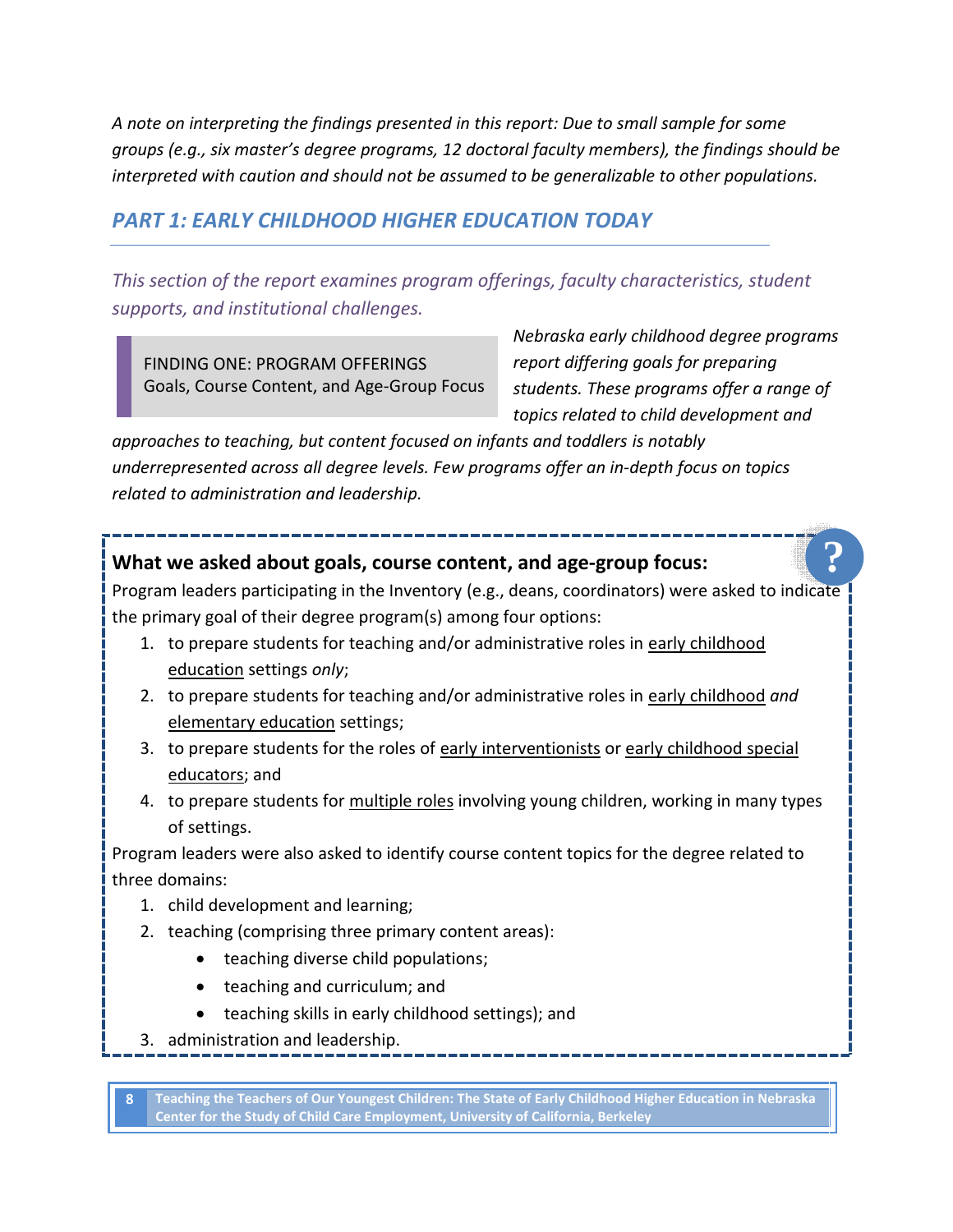For the child development and learning and teaching domains, respondents were asked to indicate whether a series of specific topics were required, and if so, the age-group or gradelevel focus of each. For the administration and leadership domain, respondents were asked to identify topics offered to students in the degree program. (See **Table 1**.)

## *Program Goals*

In Nebraska, education requirements for those teaching in or administering early care and education programs vary primarily by funding source. Requirements for those working in private settings (e.g., licensed family child care, center-based child care) range from less than a high school diploma and some training, to no more than a high school diploma and verifiable experience. In contrast, those working in publicly funded programs (e.g., school-based preschool, Head Start) are typically required to hold a degree and/or certification that includes early childhood.

It is likely, however, that many early childhood teaching staff in Nebraska mirror their counterparts nationally, who possess higher levels of education and training than may be required (National Survey of Early Care and Education Project Team [NSECE], 2013). Additionally, initiatives such as T.E.A.C.H. Early Childhood,® which has awarded hundreds of education scholarships to early educators in the state (Nebraska Association for the Education of Young Children, n.d.), and Nebraska Step Up to Quality, which requires higher levels of staff education in order to achieve higher ratings (Nebraska Department of Education, n.d.), have supported many in the workforce in pursuing and obtaining college-level education.

Those teaching under the auspices of a public school are required to hold the stateissued Certificate Endorsement, which includes a specific course of study. But most early childhood teachers and administrators in Nebraska have acquired an education within one of several disciplines, some related only tangentially to early childhood—a situation that has historically been considered acceptable preparation for teaching in or administering a program serving children prior to kindergarten. Despite progress in the alignment of programs of study leading to a Certificate Endorsement, there remains variability within and across degree levels with regard to what constitutes a course of study for those who will teach the state's youngest children.

At the associate degree level, two-thirds of degree programs identified teacher and administrator preparation as their primary goal; 44 percent identified the primary goal as preparing students for teaching and/or administrative roles only in early childhood education settings; and 22 percent identified the primary goal as preparing students for teaching and/or administrative roles in both early childhood *and* elementary education settings. At the bachelor's degree level, approximately one-half (47 percent) of programs, and at the master's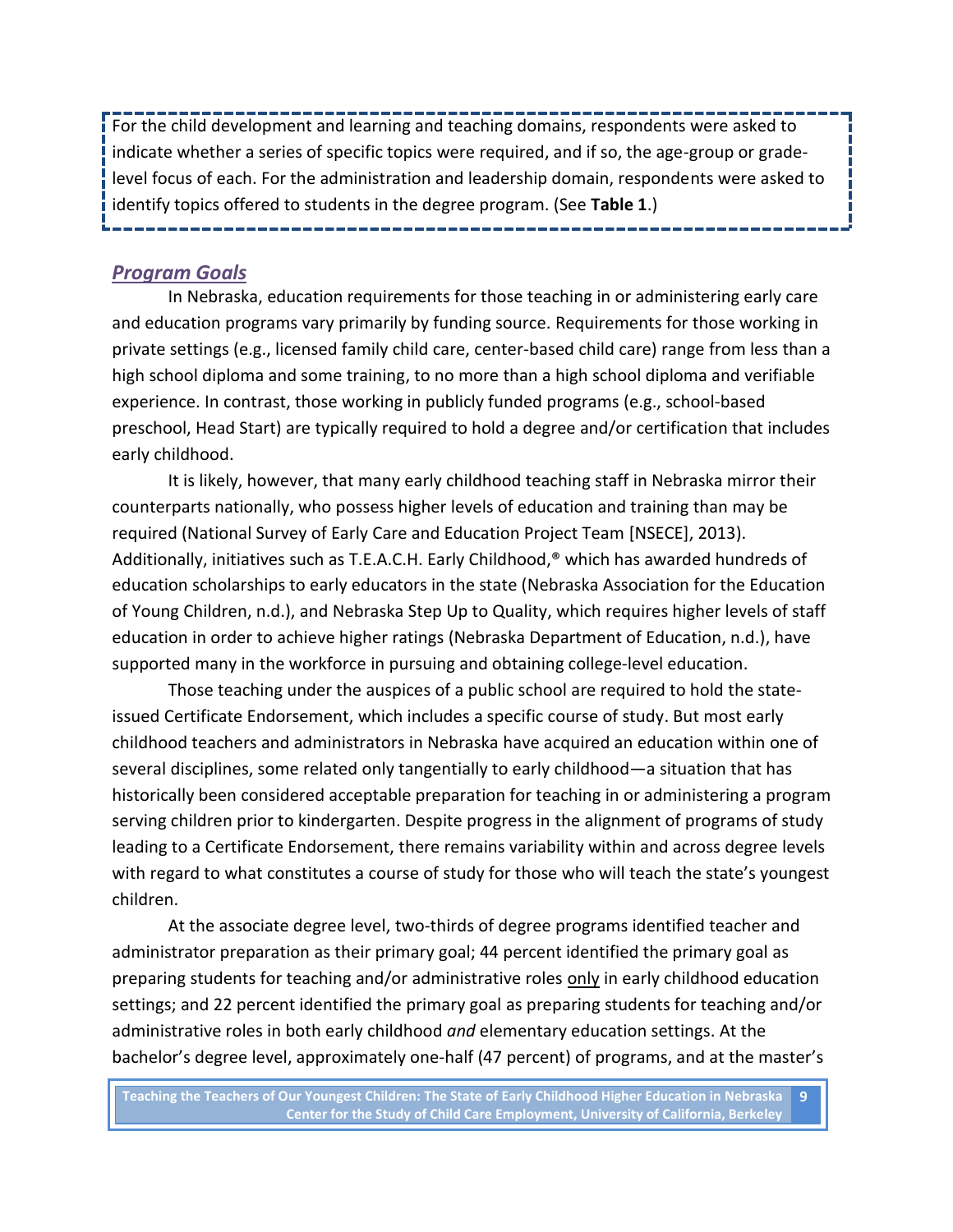degree one-third of programs, identified preparing teachers and administrators for roles in early childhood and elementary education settings as their primary goal. (No bachelor's or master's degree programs identified their primary goal as preparing teacher and administrators for roles exclusively in early childhood settings). Bachelor's degree programs (53 percent) and master's degree programs (50 percent) were more likely than associate degree programs (33 percent) to report that their primary goal was to "prepare students to work in multiple roles involving young children, working in many types of settings." (See **Figure 1**.) It is important to recognize that even if programs reported a primary goal other than teacher or administrator preparation, these degree programs may still be preparing students for teaching and administrative roles.



**Figure 1: Primary Goal of Nebraska's Early Childhood Higher Education Degree Programs, by Program**

(N=15)

To prepare students for teaching and/or administrative roles - only in early childhood education settings for children birth to five

**The prepare students for teaching and/or administrative roles in early childhood and elementary** education settings

To prepare students for the roles of early interventionists or early childhood special educators

To prepare students for multiple roles involving young children, working in many types of settings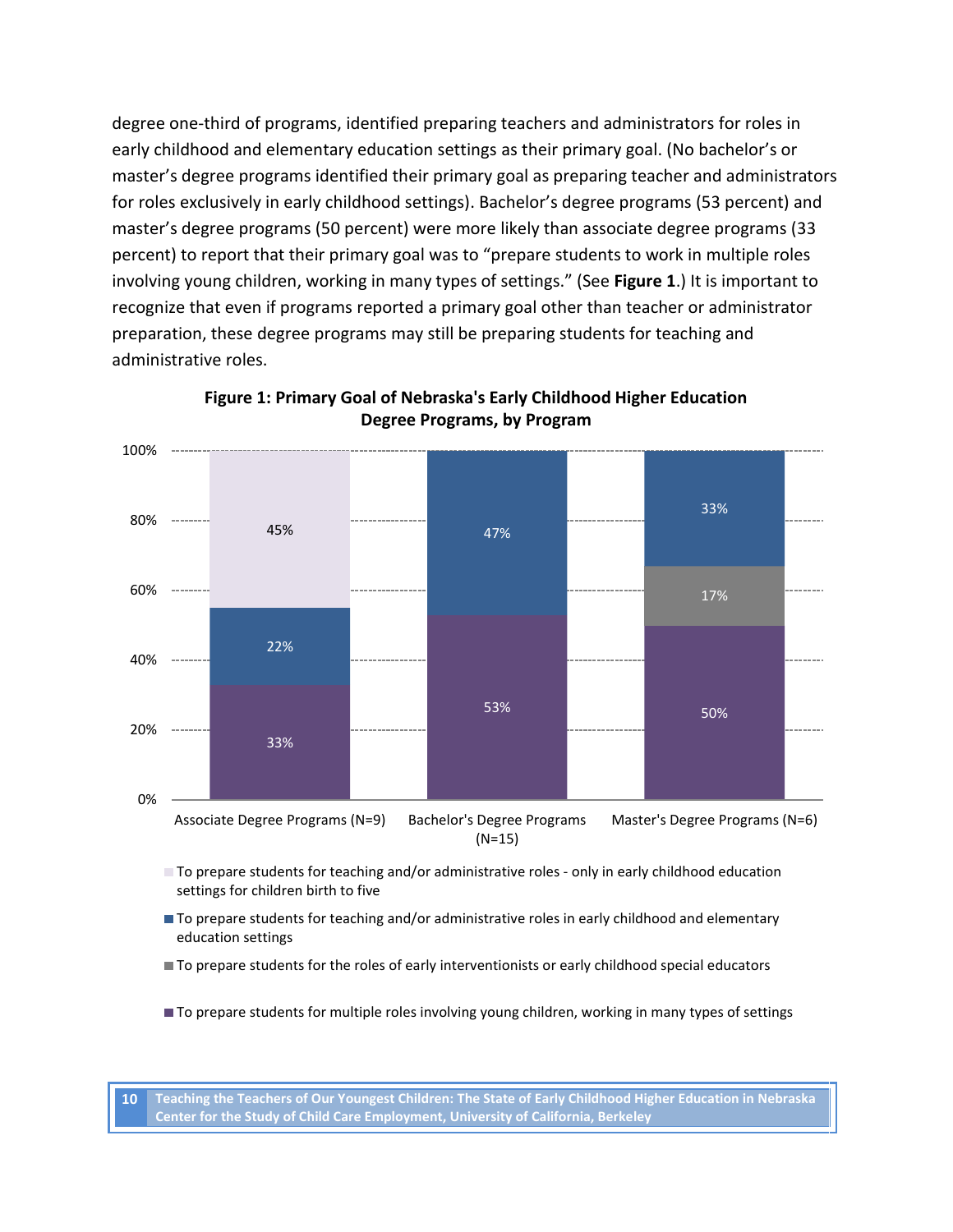|                 | <b>Childhood Higher Education Inventory</b>                                    |
|-----------------|--------------------------------------------------------------------------------|
| <b>Domain</b>   | <b>Topics</b>                                                                  |
| Child           | Knowledge about children's development in different domains                    |
| development and | Effects of culture, gender, class, and race on development                     |
| learning        | Understanding the effects of disability on child development                   |
|                 | Development of children's understanding and skills: early literacy, and        |
|                 | science                                                                        |
|                 | Child development theory and its relationship to teaching                      |
| Teaching        | Teaching diverse child populations: children who are living in poverty, are    |
|                 | dual language learners, have special needs, and/or exhibit challenging         |
|                 | behaviors, and children from diverse ethnic and cultural backgrounds           |
|                 | Teaching and curriculum: using integrated curriculum and play in teaching,     |
|                 | supporting social and physical development, and teaching art, literacy,        |
|                 | science, and social studies                                                    |
|                 | Teaching skills in early childhood settings: using observation, assessment,    |
|                 | and documentation to inform teaching and learning, different teaching          |
|                 | techniques, implementing inclusion strategies for children of all abilities to |
|                 | participate in learning, and classroom management                              |
| Administration  | Supervision: Building relationships with other teachers and/or early           |
| and leadership  | childhood professionals, guiding practitioners in implementing curriculum      |
|                 | and appropriate teaching strategies, adult supervision, adult learning styles, |
|                 | and assessment and documentation to inform teaching and learning               |
|                 | Program operations: Assessment and documentation to inform program             |
|                 | quality, program planning, development, and operations (e.g., child            |
|                 | enrollment, daily operations), using technology to maintain records and        |
|                 | enhance program operations, managing and maintaining facilities, human         |
|                 | resources/personnel policies, fiscal procedures and management, grant          |
|                 | management and proposal writing, and organizational development and            |
|                 | change                                                                         |
|                 | Policy and advocacy: The early childhood system and public policy, effective   |
|                 | advocacy, and policy analysis and development                                  |

# Table 1. List of Domains and Topics of Course Content Included in the Nebraska Early

#### *Course Content*

There is broad consensus that early childhood education degree programs should include course content that encompasses theories of development and learning, subject matter content (e.g., literacy), and methods of teaching and pedagogy (IOM & NRC, 2015). In addition, leadership preparation, program administration and principles and practices related to adult learning are considered key content for creating high-quality experiences for children (IOM & NRC, 2015; Whitebook et al., 2012; Whitebook & Ryan, 2011).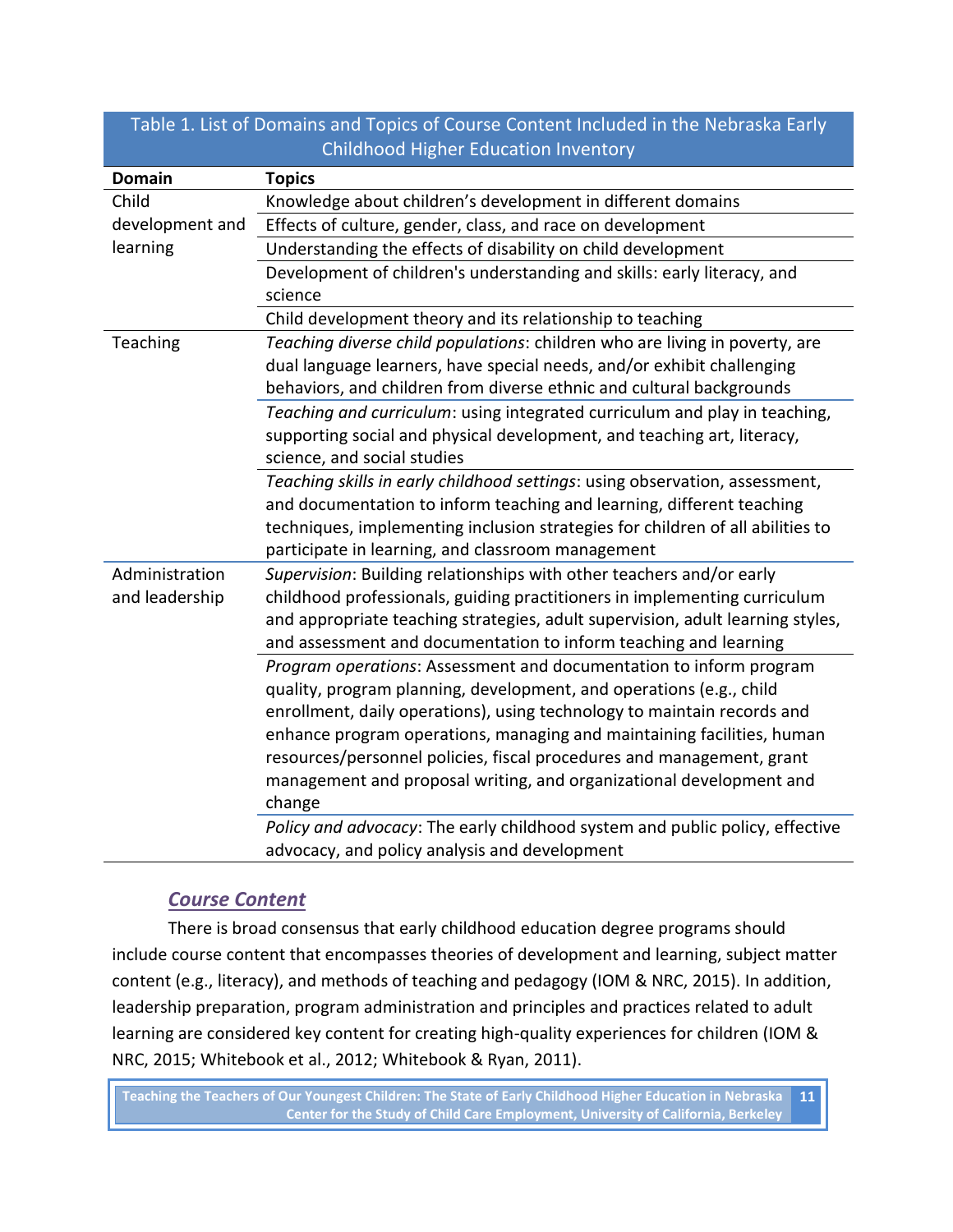#### **Child Development and Learning**

All associate and nearly all bachelor's and master's degree programs reported requiring the course content topics related to the domains of child development and learning, with two exceptions. Only three of the six master's degree programs required the topics "development of dual language learners" and "understanding the effects of disability on child development."

#### **Teaching**

Similar to the child development and learning domain, all or nearly all degree programs, across levels, required course content topics in each of the three dimensions of the teaching domain, with two exceptions. Among master's degree programs, only one-half of programs required the topic "teaching children who are dual language learners," and four out of six (67 percent) required the topic, "teaching children with special needs."

## **Administration and Leadership**

Course content was not consistently offered to prepare practitioners for early childhood supervisory, administrative, or other leadership roles. Overall, a smaller percentage of degree programs across all types reported offering coursework related to this domain than any others. Only five of the 15 topics examined in the Inventory—assessment and documentation to inform program planning; assessment to inform teaching and learning; building relationships with other teachers and/or early childhood professionals; guiding practitioners in implementing curriculum and appropriate teaching strategies; and the early childhood system and public policy—were offered by three-quarters or more of all programs, across degree levels.

## *Age-Group Focus*

Depending on the ages of children they serve and the setting in which they work, teachers of young children are often perceived as requiring different levels of skill and knowledge, and are expected to meet significantly more or less rigorous qualifications. These differing expectations contribute to long-standing variations in content and design among early childhood higher education programs (Whitebook et al., 2012). The Institute of Medicine and the National Research Council conclude that this variability is both inconsistent with the science of early development and learning, and unlikely to produce consistently effective preparation of teachers and administrators for early learning programs serving children from birth to age eight (IOM & NRC, 2015).

Thus, creating an integrated birth-to-age-eight early care and education system, inclusive of the institutions preparing the ECE workforce, has emerged as a major goal, as well as a metric by which to measure progress toward it. The Inventory intentionally sought to

**<sup>12</sup> Teaching the Teachers of Our Youngest Children: The State of Early Childhood Higher Education in Nebraska Center for the Study of Child Care Employment, University of California, Berkeley**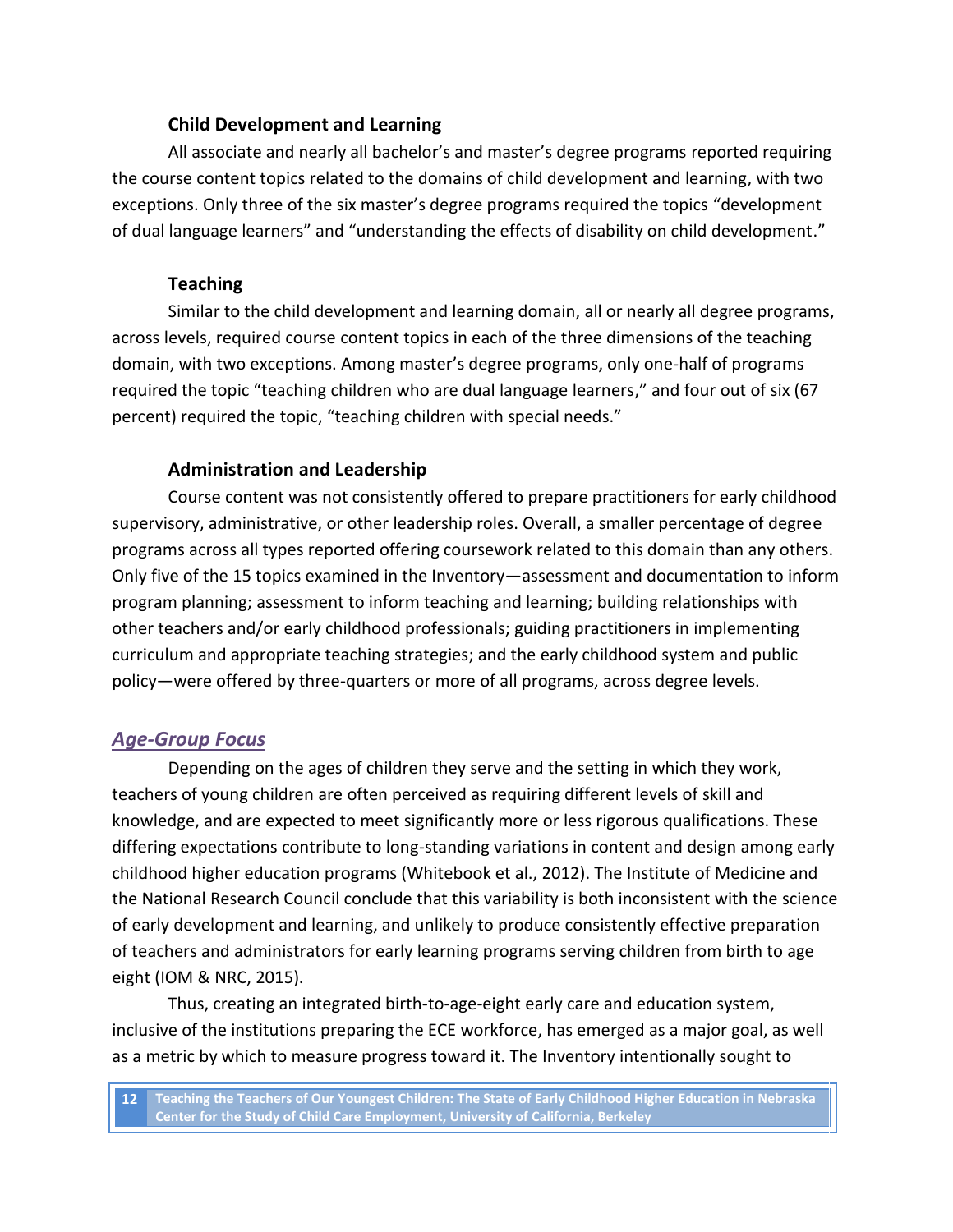compare differences among programs along the age continuum. When child development and learning and teaching topics were required, degree programs across all types consistently reported that these were focused on preschool-age children, and often also included a focus on children in the elementary grades. The focus on infants and toddlers, however, varied by topic and degree program, and was typically included less often than a focus on older children. For example, all associate and bachelor's degree programs, and all but one master's degree program, required the topic, "development of children's early literacy skills." Among those programs, all required a focus on preschool-age children, and with one exception at the master's degree level, required a focus on children in elementary school, whereas the focus on infants and toddlers varied by degree level. (See **Figure 2**.)



#### **Figure 2: Development of Children's Literacy Skills: Age-Group Focus of Programs Participating in Nebraska Early Childhood Higher Education Inventory, Selected Topics**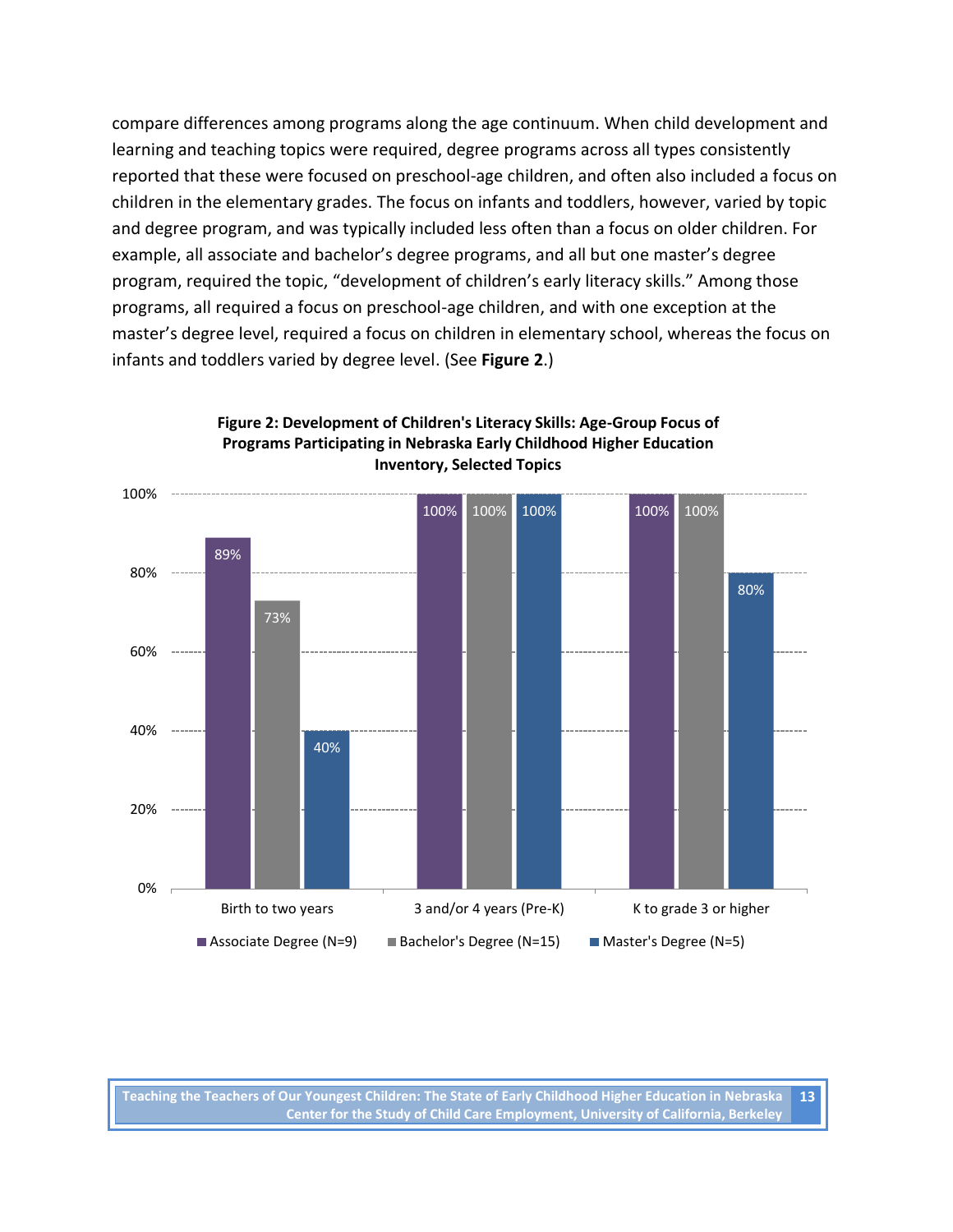#### FINDING TWO: FIELD-BASED LEARNING **EXPERIENCES** Requirements and Age-Group Focus

*Students earning a bachelor's degree in early childhood are typically required to complete a student teaching experience, and participate in additional practica. In* 

**?**

*contrast, the majority of students completing an associate or master's degree in early childhood participate only in practica, and there is little consistency as to the duration and frequency of the experiences.* 

#### **What we asked about field-based experiences:**

Program leaders were asked about two distinct types of field experiences: student teaching and practica. For each, respondents were asked to indicate whether the field-based experience was required in order to attain the degree, and if it was, they were asked a series of questions pertaining to the field experience, including: 1) timing and duration; 2) age-group focus; and 3) differences in field experience structures for pre-service and experienced teachers.

There is widespread agreement that field-based learning experiences for teachers working with children of all ages are critically important for developing new teaching skills or improving upon existing ones (IOM & NRC, 2015; Whitebook et al., 2012; National Council for Accreditation of Teacher Education, 2010b). In the K-12 community, this recognition has led to efforts to increase the length of student teaching, introduce it earlier into a program of study, and strengthen student supervision during field experience (Whitebook et al., 2012). In early childhood, however, there is no widely implemented standard of field experience, such as student teaching (Whitebook, 2014; Whitebook & Ryan, 2011). This structural divide in educator preparation runs counter to the call by many experts, policy makers, and stakeholders for a more integrated birth-to-age-eight educational system (IOM & NRC, 2015).

#### *Required Field-Based Experiences*

Reflecting alignment with state program standards for Nebraska teacher preparation, nearly all bachelor's degree programs (93 percent) required a student teaching experience, and all (100 percent) also required at least one practicum. In contrast, one-third of associate and less than one-quarter of master's degree programs required student teaching, although all associate (100 percent) and most master's (83 percent) degree programs required at least one practicum. (See **Figure 3.**)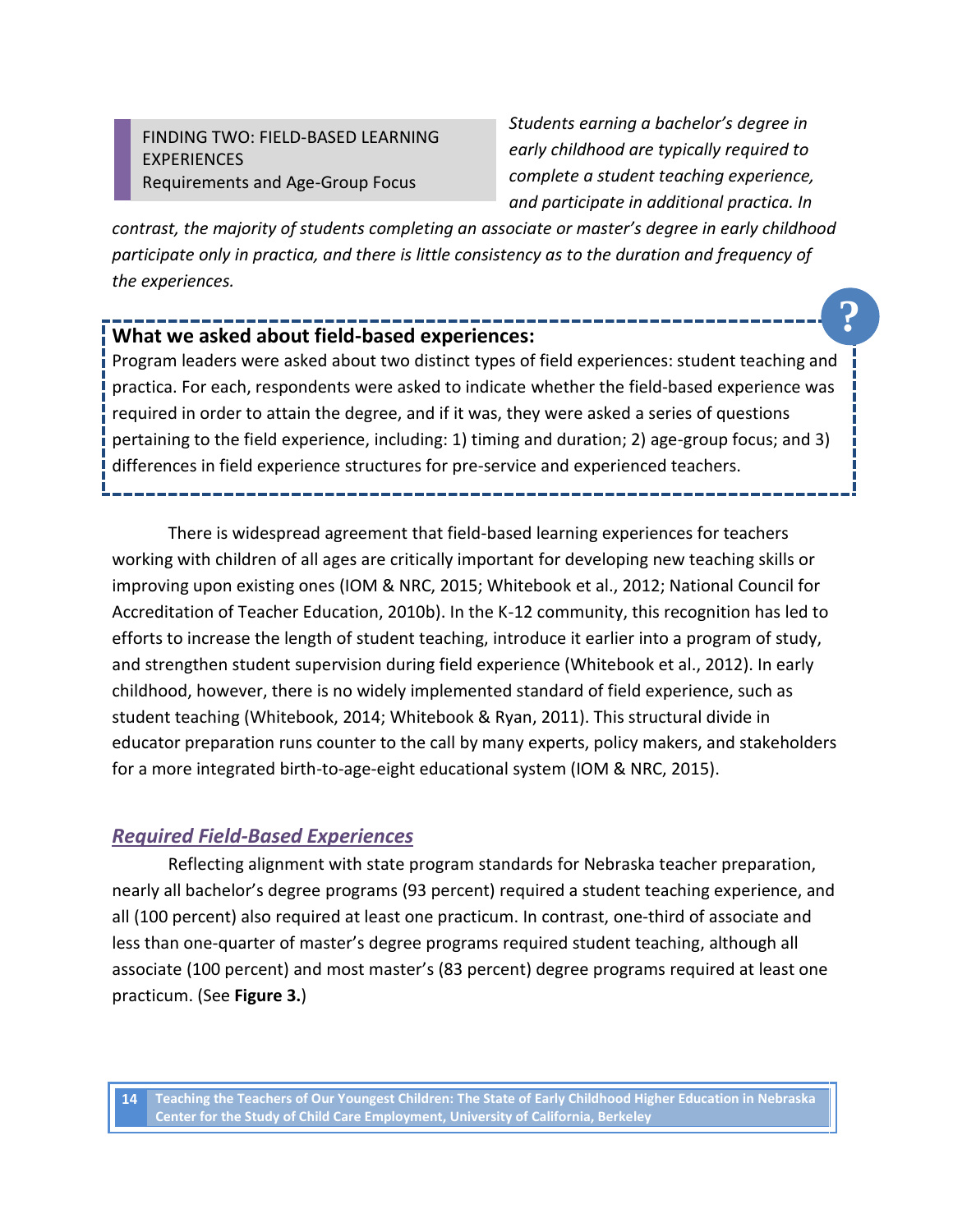

#### **Figure 3: Field Experiences Required in Nebraska Early Childhood Higher Education Degree Programs**

#### **Number, Duration, and Timing of Practicum Experiences**

Practica are the most common, and for many, the only type of field-based learning experience required across Nebraska early childhood degree programs.<sup>5</sup> The total number of practica, and of hours that students were engaged in a practicum, is difficult to assess, however, as the number of on-site hours typically required for completing a practicum course ranged from nine to 150 hours per practicum. (See **Table 2**.)

<sup>&</sup>lt;sup>5</sup> Because practica were the primary strategy for field-based experiences required by degree programs, they are the focus of this section of the report. For details on the number, duration, and timing of student teaching requirements, see the Technical Report.

**Teaching the Teachers of Our Youngest Children: The State of Early Childhood Higher Education in Nebraska Center for the Study of Child Care Employment, University of California, Berkeley 15**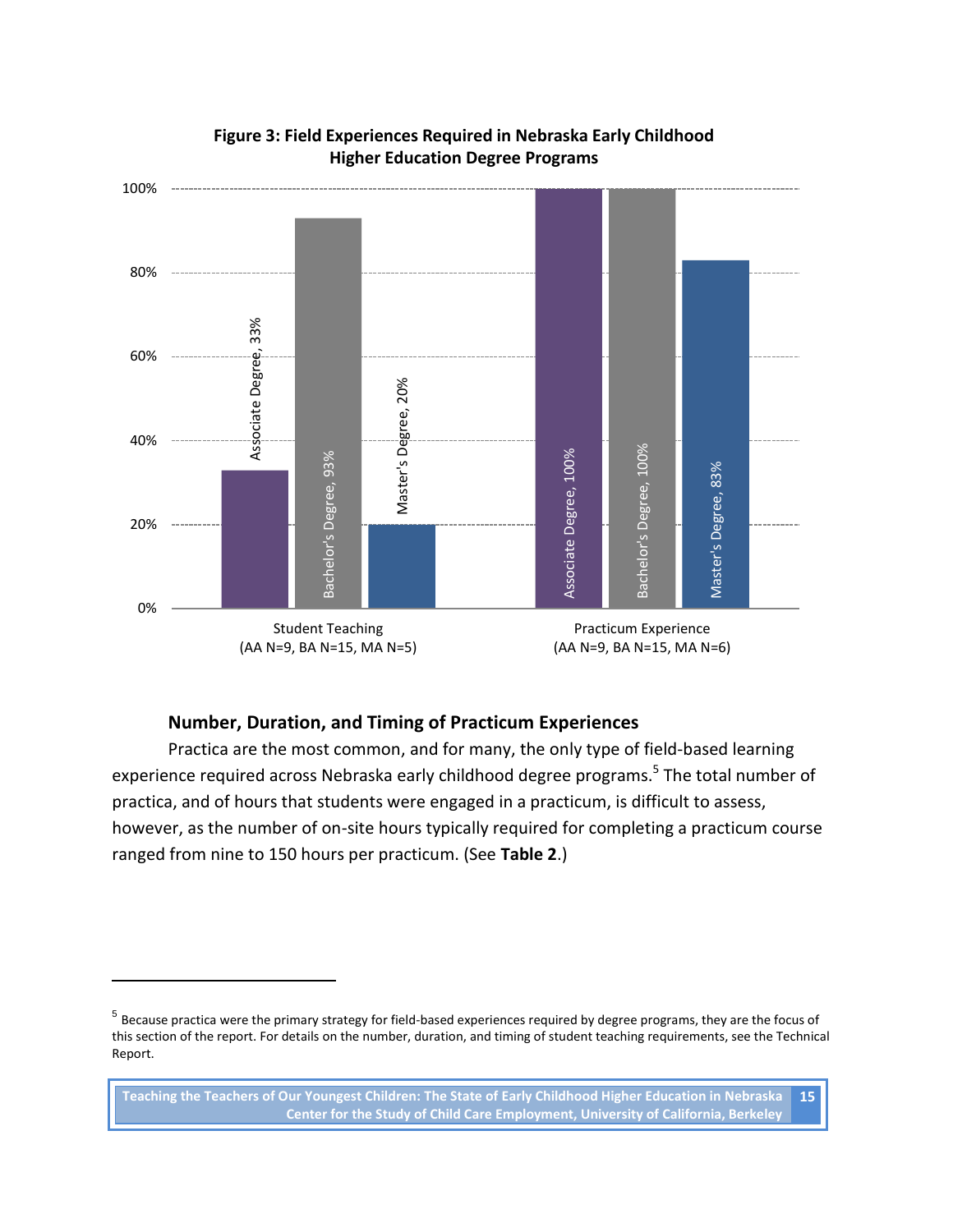| Table 2. Number and Mean Hours of Practica Required by Programs Participating in the<br>Nebraska Early Childhood Higher Education Inventory |                              |                             |                                      |                                         |                                                                                       |  |
|---------------------------------------------------------------------------------------------------------------------------------------------|------------------------------|-----------------------------|--------------------------------------|-----------------------------------------|---------------------------------------------------------------------------------------|--|
| Program<br><b>Type</b>                                                                                                                      | One<br>practicum<br>required | Two<br>practica<br>required | <b>Three</b><br>practica<br>required | Four or<br>more<br>practica<br>required | Mean number of<br>hours typically<br>required for<br>completing a<br>practicum course |  |
| <b>Associate</b><br><b>Degree</b><br>$(n=9)$                                                                                                | 0%                           | 45%                         | 11%                                  | 44%                                     | 65                                                                                    |  |
| <b>Bachelor's</b><br><b>Degree</b><br>$(n=15)$                                                                                              | 6%                           | 20%                         | 27%                                  | 47                                      | 55                                                                                    |  |
| Master's<br><b>Degree</b><br>$(n=5)$                                                                                                        | 40%                          | 0%                          | 20%                                  | 40%                                     | 40                                                                                    |  |

The first practicum experience occurred at different times for students at different degree levels. Associate degree programs (78 percent) were more likely than bachelor's (53 percent) and master's (50 percent) degree programs to require that the first practicum occur at the beginning of the course of study. Practicum experiences for early childhood students were relatively unlikely to reflect students' status as either novice or experienced teachers. Less than one-quarter of degree programs at all levels reported structuring practicum experiences differently for novice and experienced teachers.

#### *Age-Group Focus*

All associate degree programs (100 percent) required practicum experiences to include a focus on all age groups of children from infancy through early elementary school. Most bachelor's degree programs required a focus on preschool-age children (93 percent) and children in early elementary grades (87 percent); fewer (73 percent) required a focus on infants and toddlers. Most master's degree programs (80 percent) that required a practicum required a focus on preschool-age children; only two programs required a focus on infants and toddlers, and just one master's degree program required a focus on children in the elementary grades.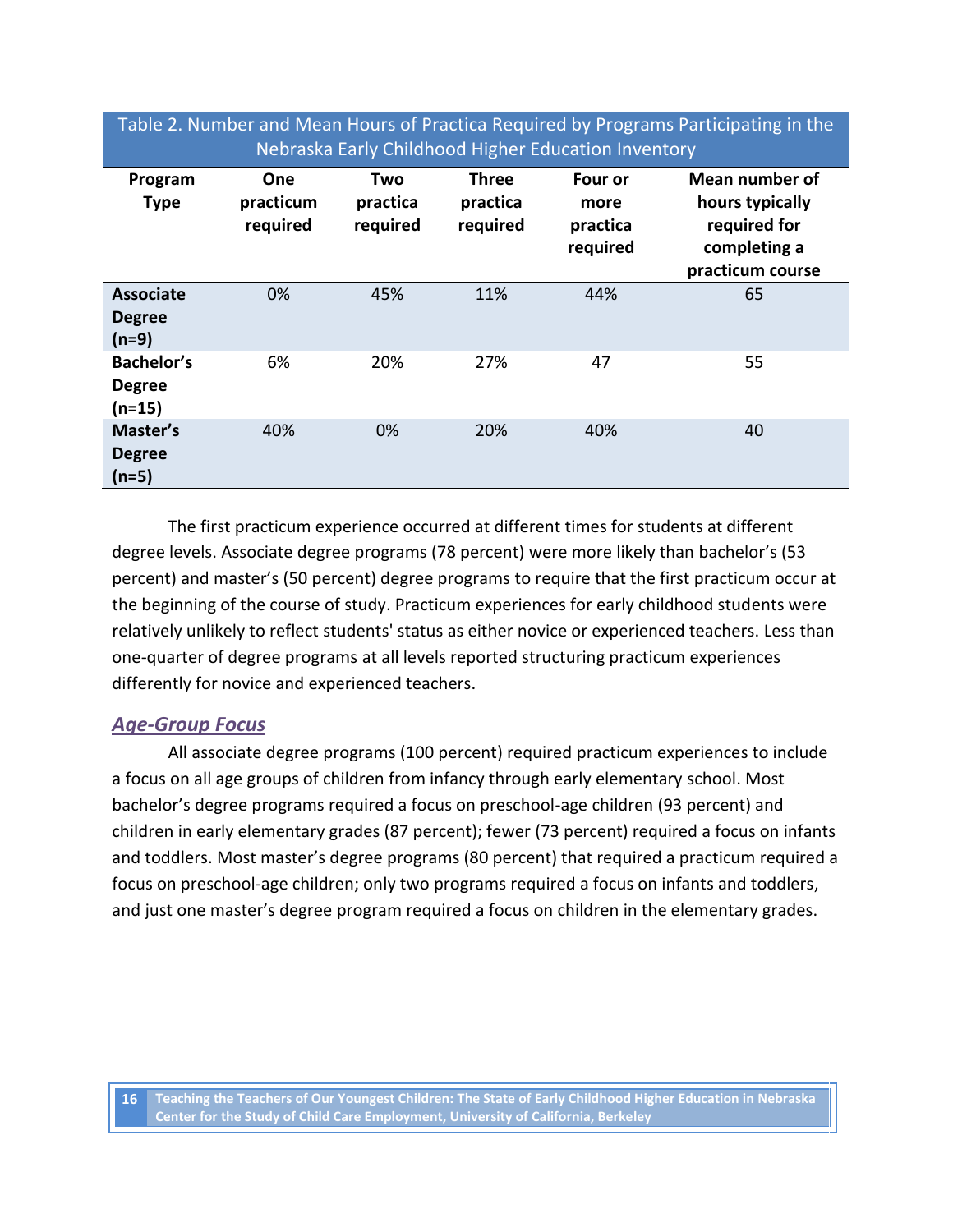FINDING THREE: PORTRAIT OF FACULTY Employment Status, Demographics, Professional Background, and Professional Development Needs.

*Nebraska early childhood degree programs are staffed mostly by full-time faculty. Nebraska's early childhood faculty workforce closely reflects the racial, ethnic and linguistic composition of the state. Most faculty members* 

**?**

*report having had academic preparation specific to early childhood, and most associate and bachelor's degree faculty report having worked in an array of ECE professional roles in the past decade. Most faculty, however, have not had recent experience teaching children, particularly infants and toddlers. Nebraska early childhood degree program faculty members are particularly interested in professional development related to working with diverse children, and utilizing technology in teaching.*

## **What we asked about and of faculty members:**

Program leaders were asked to provide information about the number of full- and part-time faculty members employed in their degree programs during the term in which the survey was administered.

Individual faculty members were asked to identify:

- 1. their demographic characteristics, including: a) age; b) race/ethnicity; and c) linguistic capacity;
- 2. their academic background;
- 3. the primary focus of their teaching and expertise related to children across the birth-toage-eight spectrum;
- 4. professional experiences in addition to college-level teaching in the previous ten years; and
- 5. professional development in which they had participated, and topics in which they would find it helpful to gain additional knowledge and training.

# *Employment Status*

The reliance on part-time faculty is endemic throughout institutions of higher education, constituting two-thirds or more of faculty in colleges and universities nationwide (Curtis & Thornton, 2014; Center for Community College Student Engagement, 2014), and can pose multiple challenges for both faculty and students.

Faculty members teaching in Nebraska early childhood degree programs defy this national trend. Among those who participated in the Inventory, more than one-half (58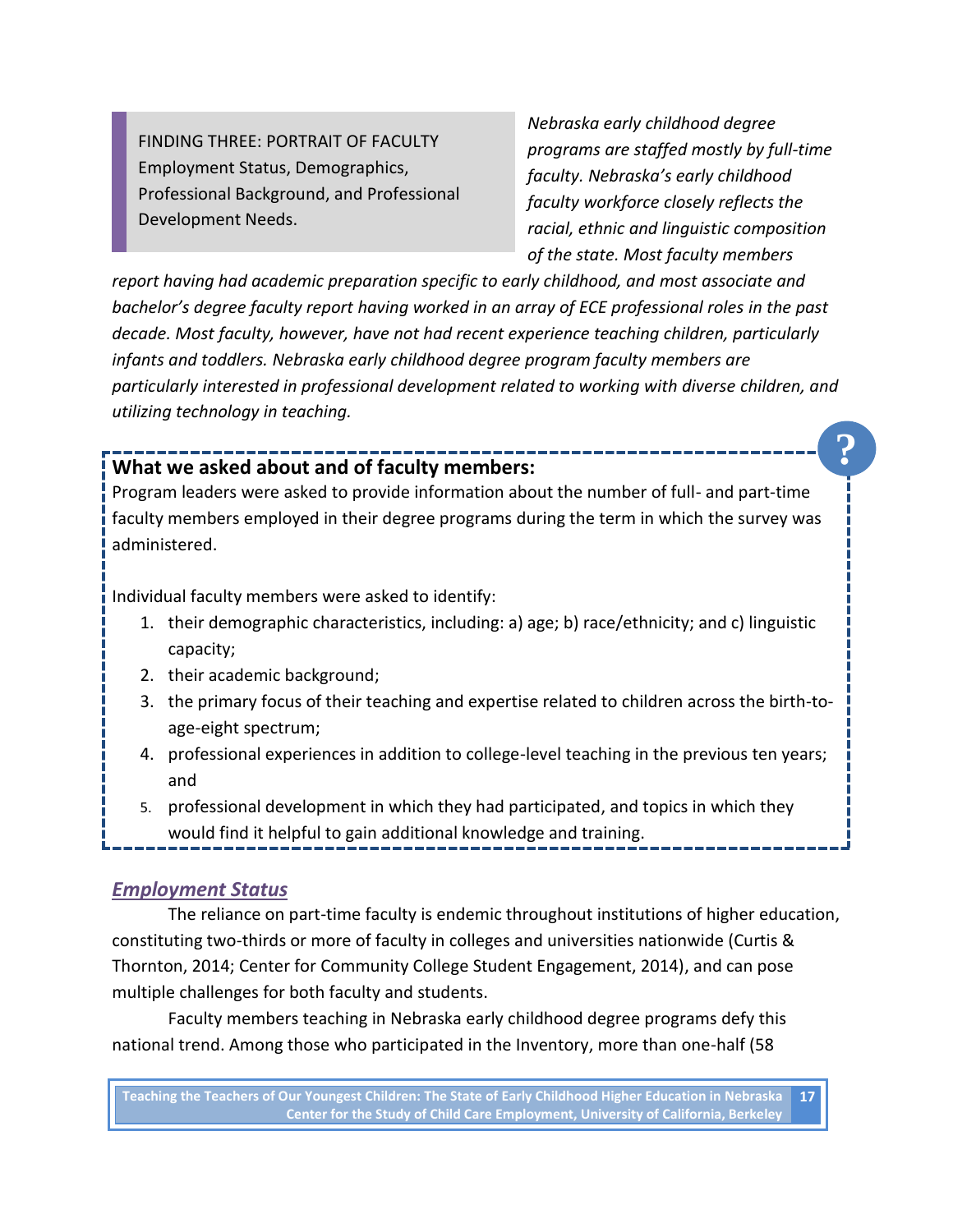percent) of associate and approximately three-quarters of bachelor's and master's degree faculty members reported being employed full-time in their respective degree programs; all 12 doctoral degree faculty members reported full-time status.

#### *Demographic Characteristics*

The absence of racial and ethnic minorities among early childhood faculty, in contrast to early childhood student and child populations, is also well documented, with implications for the degree of focus on diversity in coursework and the availability of role models for students (Bornfreund, 2011; Johnson et al., 2010; Lim, Maxwell, Able-Boone, & Zimmer, 2009; Maxwell, Lim, & Early, 2006; Whitebook, Bellm, Lee, & Sakai, 2005; Ray, Bowman, & Robbins, 2006; Early & Winton, 2001).

#### **Racial, Ethnic, and Linguistic Diversity**

Most faculty members participating in the Inventory identified as White/Caucasian and monolingual. (See **Figure 4**.) Associate degree faculty members were less diverse than the community college student body population, which is about 75 percent White, non-Hispanic (Nebraska's Coordinating Commission for Postsecondary Education [NCCPE], 2014). Similarly, bachelor's and master's degree faculty members were somewhat less diverse than the student body population across the University of Nebraska and Nebraska State College systems, and across independent colleges and universities, whose student body populations were between 80 and 85 percent White, non-Hispanic (NCCPE, 2014). Though no data were available about the demographics of the early childhood teaching workforce in Nebraska at the time of this report, Census data point to an increasingly diverse population in the state, with a child population under the age of five being 69 percent White, non-Hispanic, and 18 percent Hispanic or Latino (The Annie E Casey Foundation, 2013). While all faculty members at all degree levels reported fluency in English, few reported fluency in another language. Approximately onequarter of bachelor's, one-third of associate and master's, and one-half of doctoral degree faculty members identified Spanish as a language they would like to know in order to communicate better with their students.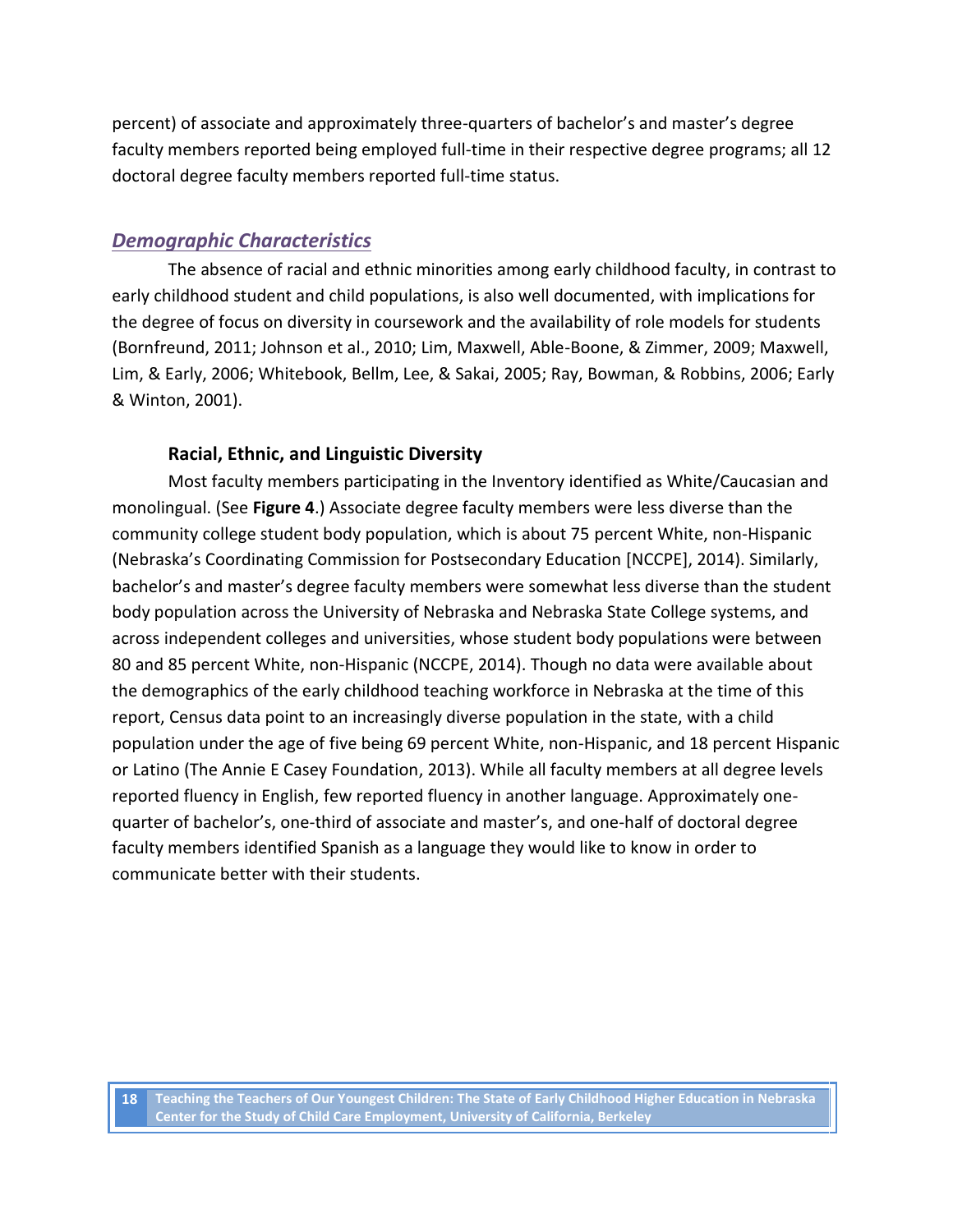

#### **Figure 4: Race/Ethnicity of Faculty Participating in the Nebraska Early Childhood Higher Education Inventory, by Degree Program**

## *Professional Background and Development Needs*

Teachers of adults, like those who teach children, require appropriate preparation as well as ongoing opportunities to refine their knowledge and skills (Whitebook & Ryan, 2011). Based on a review of the extant research, the Institute of Medicine and National Research Council (2015) have called for early childhood faculty to be versed in the foundational theories of development and learning, subject matter content, and methods of pedagogy that comprise the basic competencies expected of ECE practitioners working with young children. Additionally, teacher educators themselves are increasingly called upon to be effective practitioners, preferably having had classroom experience with children within the last decade (National Council for Accreditation of Teacher Education, 2010a & 2010b).

#### **Academic Preparation and Teaching Focus Related to Early Childhood**

Approximately three-quarters of associate, master's, and doctoral degree faculty members, and more than one-half (57 percent) of bachelor's degree faculty members, had earned at least a bachelor's degree in early childhood education or child development. While we did not ask faculty members about the primary focus of their own early childhood degrees,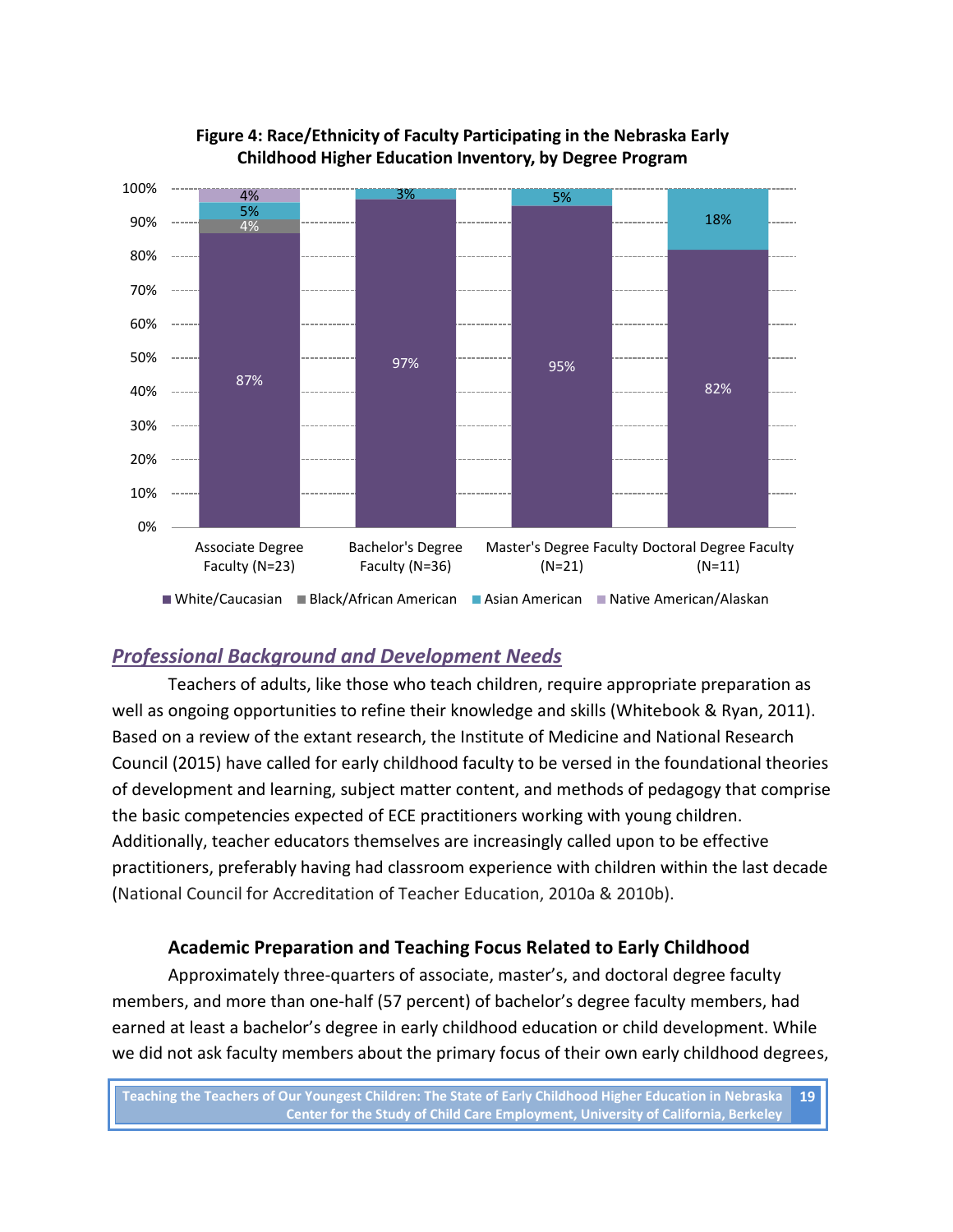we asked them to indicate whether the primary focus of their teaching in the degree program was "child development and learning," "curriculum and teaching methods," or "both equally," and we asked about their expertise related to various age groups of children. Most faculty members, across degree levels, reported focusing on "curriculum and teaching methods" (either exclusively, or equally with child development and learning). While nearly all faculty members across degree levels reported that their teaching expertise included preschool-age children, associate (54 percent), master's (52 percent), and doctoral (60 percent) degree faculty members were also more likely to report that their teaching expertise included infants and toddlers than were bachelor's (38 percent) degree faculty members.

#### **Professional Teaching Experience**

The majority of associate (65 percent) and bachelor's (54 percent) degree faculty members reported experience in other professional roles, including "classroom teacher" and "early childhood professional development provider" (e.g., coach, mentor, or trainer), within the previous ten years. Less than one-third of master's degree and only two doctoral degree faculty members reported experience in other professional roles within the previous ten years. Most associate (80 percent) and bachelor's (60 percent) degree faculty members reported that they had worked as a "classroom teacher" in the last decade. Among associate degree faculty members who had worked as classroom teachers in the previous ten years, such experience was more likely to have occurred with preschool-age children (75 percent) than with infants and toddlers (eight percent), or with children in kindergarten to third grade or older (50 percent). Most bachelor's degree faculty members who had worked as classroom teachers reported that they had worked with children beyond third grade (58 percent), one-quarter had worked with children in a K-3 setting, and one-third had worked with preschool-age children; none reported having worked with infants or toddlers.

#### **Professional Development**

The vast majority of faculty members at all degree levels reported having participated in professional development during the last three years (more than 90 percent of faculty members, across degree levels). The four most frequently reported professional development opportunities, participated in by at approximately one-third or more of faculty members at all degree levels, were "teaching practitioners to work with children with special needs," "strategies and techniques for mentoring/coaching of adult students," "using technology to promote adult learning," and "child assessment."

Faculty members at all degree levels indicated a number of areas in which it would be helpful to gain additional knowledge or training. The most commonly identified topics focused

**<sup>20</sup> Teaching the Teachers of Our Youngest Children: The State of Early Childhood Higher Education in Nebraska Center for the Study of Child Care Employment, University of California, Berkeley**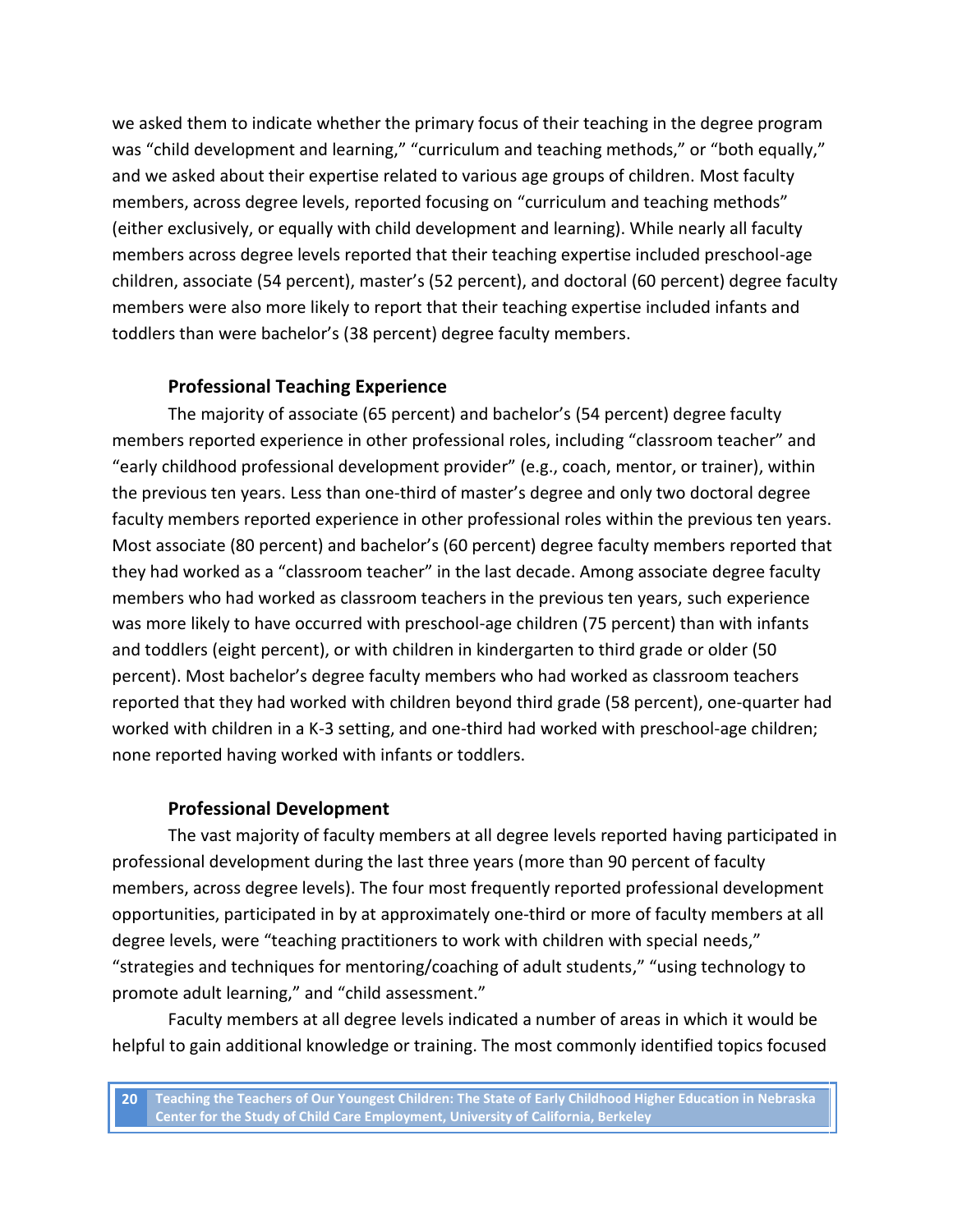on teaching practitioners to work with children from culturally and linguistically diverse backgrounds, and using technology with children and adults.

FINDING FOUR: SUPPORTING STUDENTS Services Offered and Ongoing Challenges *Nebraska early childhood degree programs offer multiple types of support services designed to help students access resources and strengthen their academic skills.* 

**?**

*Associate and graduate degree programs are more likely to make coursework accessible in multiple formats by offering courses online, off-campus, or during alternative hours, such as evenings and weekends. Primary challenges for many institutions include having sufficient faculty with particular expertise related to teaching diverse populations of children and adults, and having adequate resources for program planning and faculty professional development.* 

#### **What we asked about supporting student success:**

Program leaders were asked about three general categories of services offered to students in their programs:

- 1. counseling and cohort models;
- 2. access support; and
- 3. skill support.

Additionally, program leaders were asked to identify student-related challenges facing their programs, and faculty members were asked to identify student-related resources needed in order to improve the degree program.

Typically, higher education students who work in early childhood settings are classified as non-traditional students, because in addition to working full-time, they are frequently older than recent high school graduates, are among the first in their families to attend college, often represent linguistic and/or ethnic minorities, and may also be parents of school-age or younger children (Sakai, Kipnis, Whitebook, & Schaack, 2014). Programs that offer support specifically designed for non-traditional early childhood students are associated with greater than average success in helping students achieve their educational goals in a timely fashion (e.g., transferring to a four-year institution, or completing a degree) (Sakai et al., 2014; Whitebook, Schaack, Kipnis, Austin, & Sakai 2013; Kipnis et al., 2012a; Chu, Martinez-Griego, and Cronin, 2010).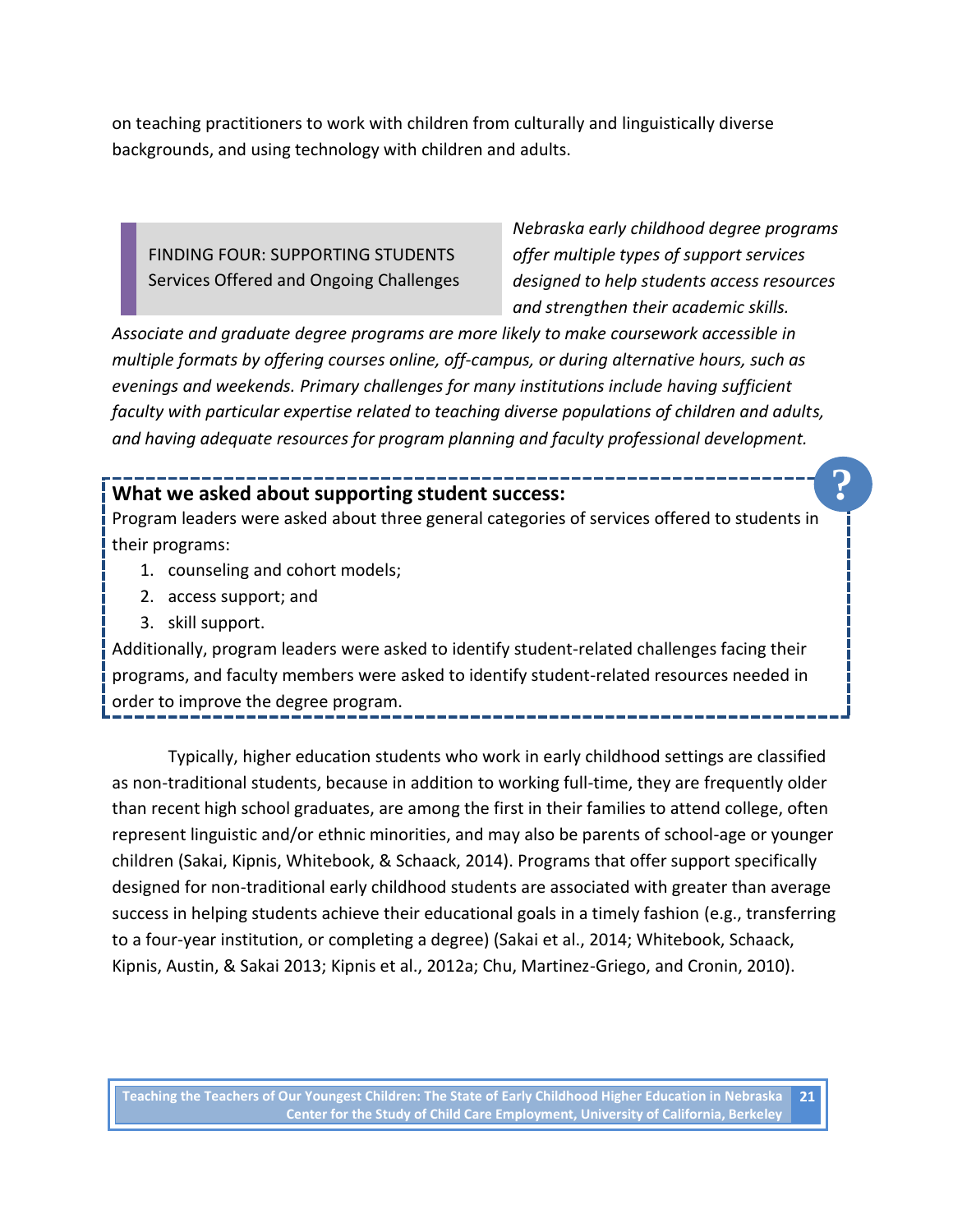#### *Services Offered*

As is customary among institutions of higher education, degree programs offered skill support around a range of academic topics including reading/writing and math. Generally, these supports were offered to all students in the institution, and were not targeted specifically to students in early childhood degree programs.

Associate and master's degree programs were more likely than bachelor's degree programs to offer their programs in formats other than, or in addition to, a traditional oncampus program. More than one-half of associate and one-third of master's degree programs offered an "online/distance learning degree program," as did one-quarter (27 percent) of bachelor's degree programs. More than three-quarters of associate (78 percent) and master's degree programs (83 percent) offered a "blended degree program, a combination of online and in-person courses." compared to only 40 percent of bachelor's degree programs.

Master's degree programs (83 percent) offered alternative class schedules for working adults at higher rates than did associate or bachelor's degree programs (67 percent and 60 percent, respectively). Associate and master's degree programs were the most likely to report offering classes off-campus in community-based settings; approximately two thirds (67 percent each) did so, compared to 53 percent of bachelor's degree programs. Cohort programs were more likely to be offered by bachelor's (53 percent) or master's (50 percent) than associate (22 percent) degree programs.

#### *Student-Related Challenges*

Among degree programs that reported experiencing at least one challenge, most programs reported an "insufficient ability to recruit students" as a challenge, and more than one-third of associate degree programs (38 percent) reported that an "insufficient ability to support students in completing the program" was a challenge. Among faculty members who reported that additional resources were needed in order to improve the early childhood degree program, 63 percent of associate degree faculty members identified "increased academic support for students" as a need.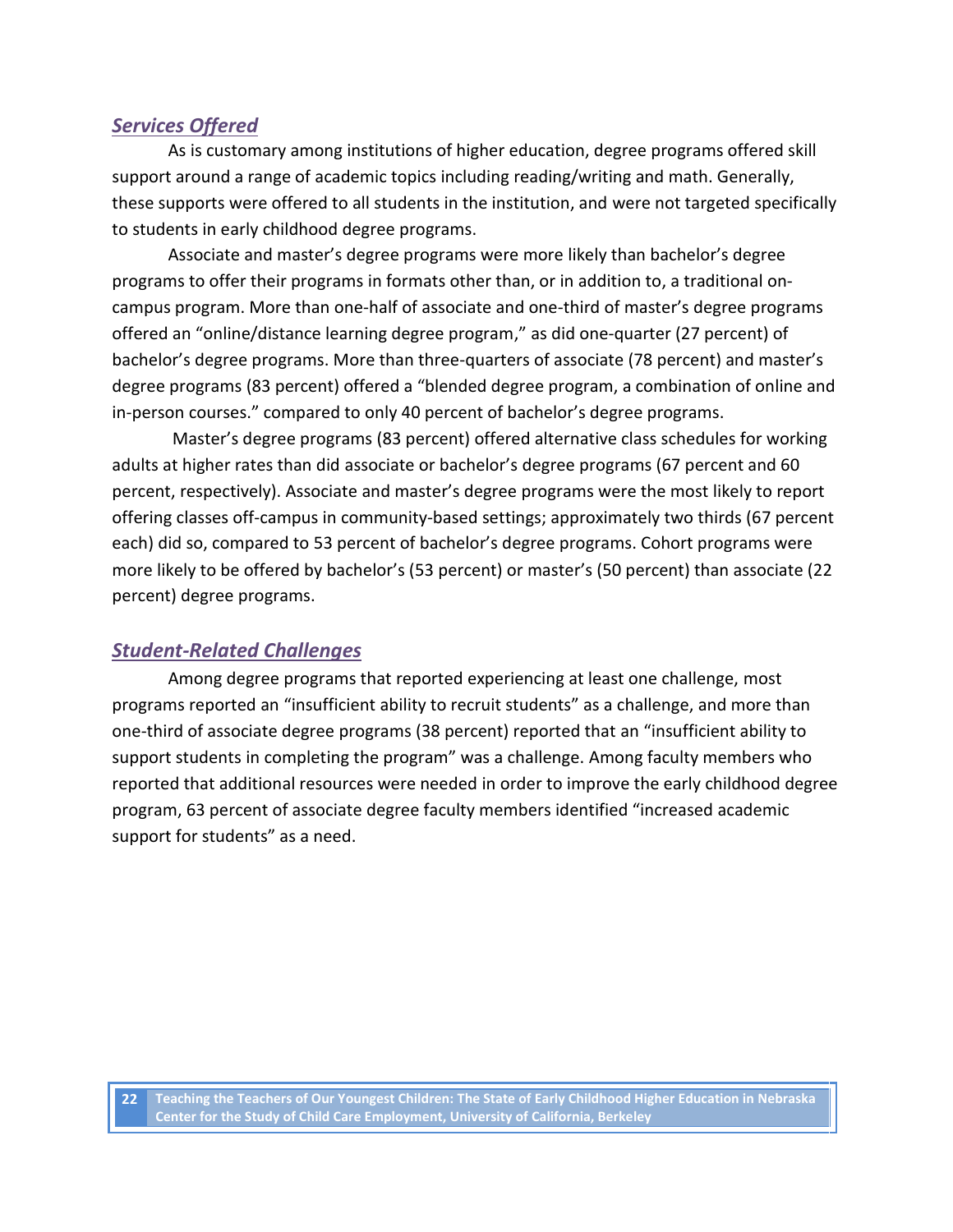# FINDING FIVE: PROGRAM CHALLENGES Faculty and Program Needs

*Nebraska early childhood degree programs experience challenges related to time and resources in fulfilling faculty responsibilities, as well as the need for faculty with specific* 

*expertise, and for a more racially and ethnically diverse faculty. Early childhood faculty members are also in need of resources to help them participate in professional development and program planning.* 

# **What we asked about program- and faculty-related challenges:**

Program leaders were asked to identify any challenges facing their degree programs. Faculty members were asked to identify any resources needed in order to improve the early childhood degree program. **?**

# *Faculty-Related Challenges*

Two major faculty-related challenges were identified: a lack of adequate time and resources for faculty responsibilities and professional development, and the shortage of faculty members with particular expertise and backgrounds.

## **Support for Faculty**

Among faculty members who reported a need for additional resources, more than onehalf across all degree levels identified needing resources for additional full-time faculty. Other staffing-related needs included resources for faculty professional development and funding for travel, effective mentoring of faculty, and more individual faculty planning time. Among associate and bachelor's degree program leaders reporting challenges, the one most commonly identified in relation to faculty support was that administrative responsibilities interfered with time for students.

## **Faculty Diversity and Expertise**

Among faculty who reported a need for more resources in order to improve their programs, one-third or more across all degree levels identified a need to "increase racial/ethnic diversity among faculty," and more than one-third of master's and doctoral degree faculty also identified needing resources to increase the linguistic diversity of faculty. Among program leaders reporting challenges, most identified a lack of faculty expertise in teaching young children who are dual language learners. Other identified needs included faculty expertise in working with diverse population of college students. Associate and bachelor's degree program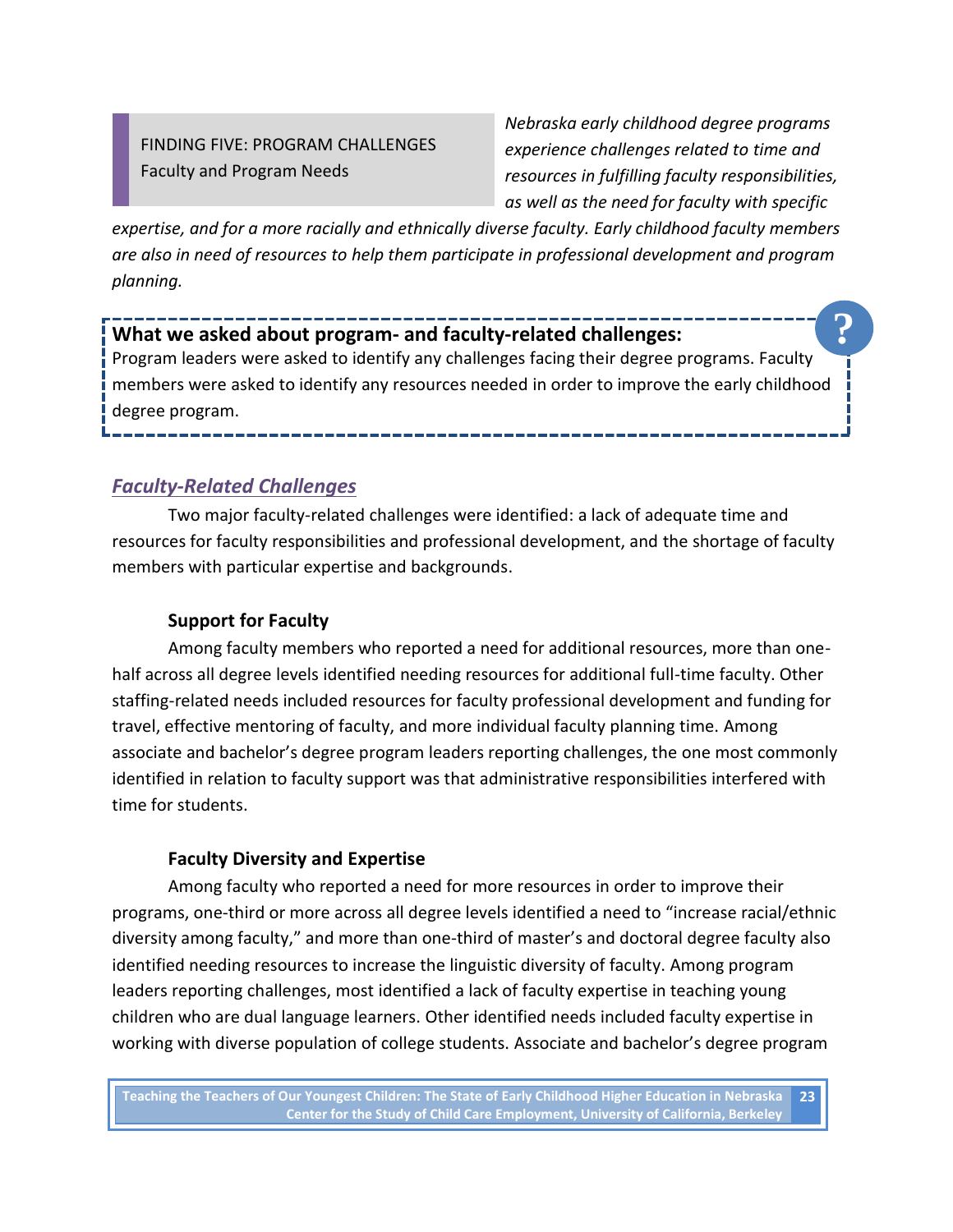leaders also identified a need for faculty expertise in teaching young children with special needs, and the majority of bachelor's programs reported a need for faculty expertise in teaching infants and toddlers.

#### *Program-Related Challenges*

Program-related challenges were identified less often than student- or faculty-related challenges.

Among faculty members citing a need for resources in order to improve the degree program, more than one-half, across degree levels, mentioned needing resources for program planning and improvement, and approximately one-third or more of faculty members, across degree levels, mentioned a need for more rigorous evaluation of the degree program in order to inform improvement. About one-third of associate (38 percent) and bachelor's (33 percent) degree program leaders identified insufficient access to quality clinical sites as a challenge. The majority of associate degree programs (63 percent) identified as a challenge a lack of recognition of the value of early childhood from within the department or school.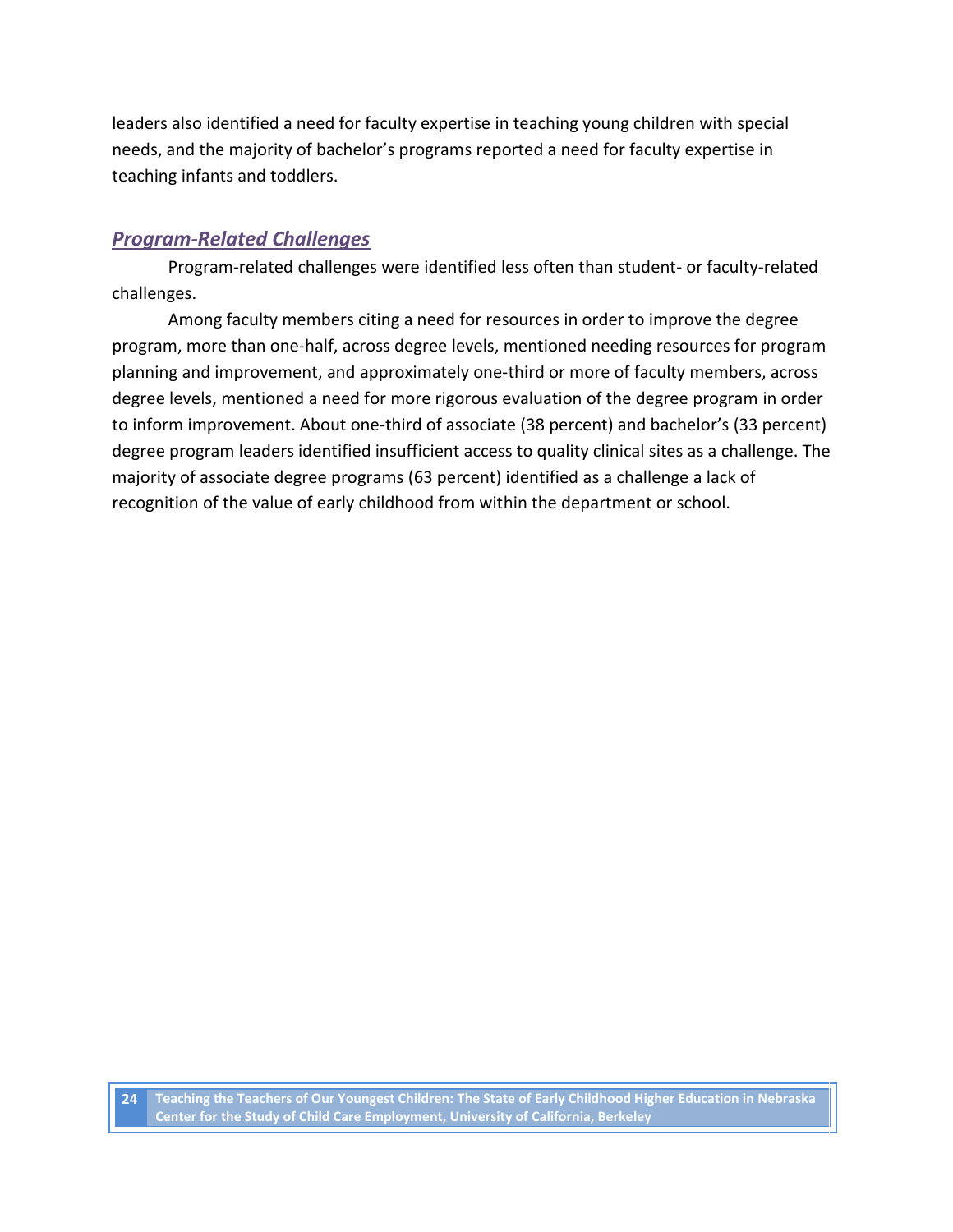# PART 2: EARLY CHILDHOOD HIGHER EDUCATION, AN EVOLVING *LANDSCAPE*

*This section of the report examines how institutions of higher education are adapting to emerging research related to family engagement and early mathematical development.*

FINDING SIX: FAMILY ENGAGEMENT Faculty Attitudes, Required Offerings, and Professional Development Interests

*Faculty members consider the inclusion of family engagement to be very important in the preparation of early childhood teachers, and rank its importance on a par with the domain of socio-emotional development. Multiple topics related to family* 

**?**

*engagement are embedded in all levels of degree programs, with some variation in age-group focus by degree level and topic. Faculty members expressed varied levels of interest in professional development in this topic area.*

# **What we asked about the family engagement domain:**

We asked faculty about:

- 1. attitudes/beliefs about the importance of inclusion of family engagement relative to other domains;
- 2. experience with teaching specific family engagement course content in the last two years; and
- 3. level of interest in professional development focused on topics related to family engagement.

Program leaders were asked to identify family engagement-related course content topics that were required for the degree.

The family engagement learning domain focuses on the environment of young children's relationships, and the knowledge and skills that early childhood educators need in order to help families support children's development and learning. Over the last two decades, mounting evidence has demonstrated how family involvement in children's learning at home and school contributes to school success (Dearing & Tang, 2010; Reynolds & Shlafer, 2012). As a consequence, the importance of including family engagement in teacher preparation has gained traction, particularly in light of research suggesting limited attention in teacher education programs to building student competence in this area (Nathan & Radcliffe, 1994; Shartrand, Weiss, Kreider, & Lopez, 1997; Epstein, Sanders, & Clark, 1999).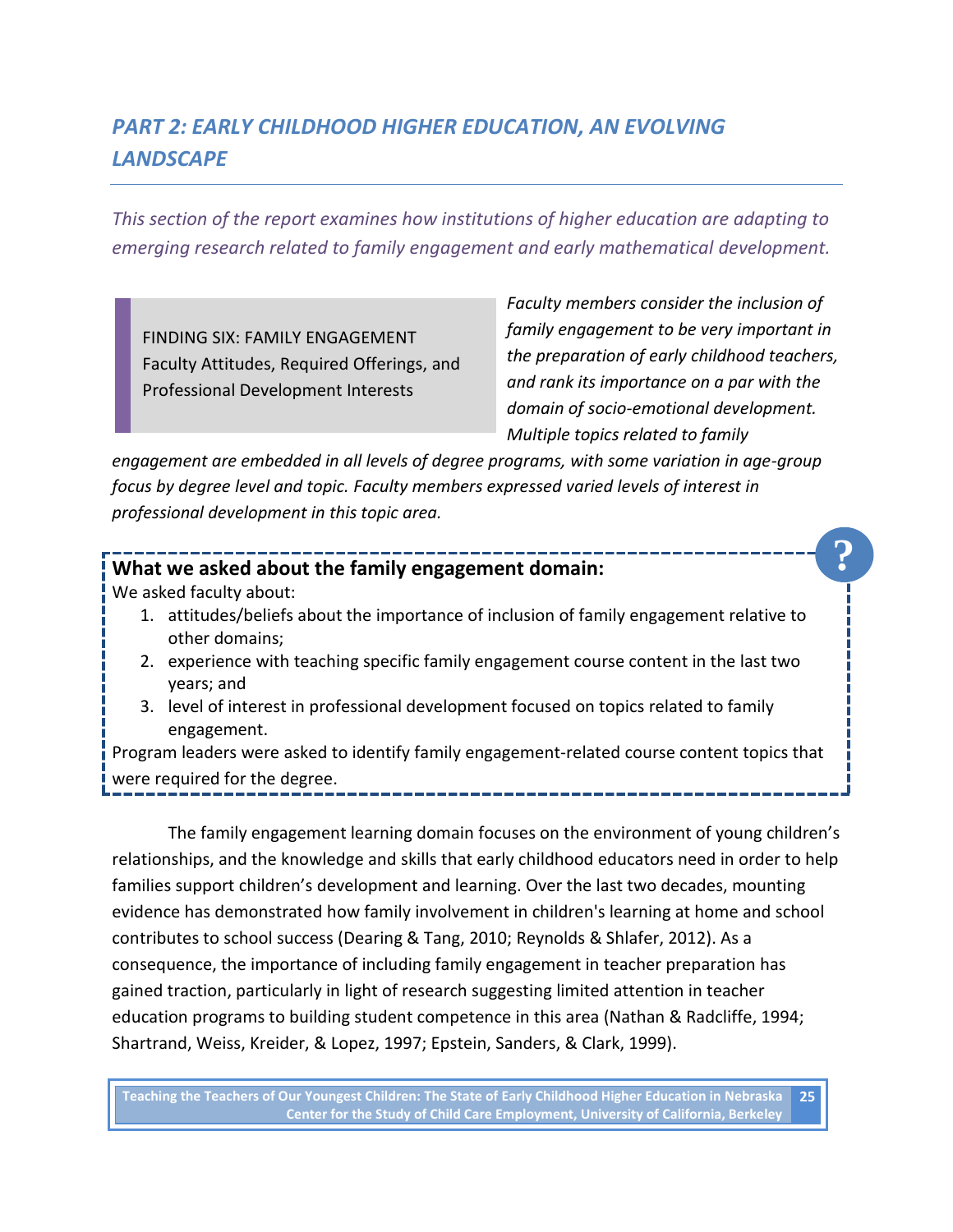# *Faculty Attitudes about the Importance of Family Engagement in Teacher Preparation Degree Programs*

The importance of understanding and implementing integrated strategies in order to engage families in supporting children's development and learning was considered "very important" by the vast majority of faculty across degree levels, and ranked on a par with the domain of socio-emotional development. (See **Box 2** for how this assessment was conducted.) Roughly 80 percent or more of faculty members at each degree level considered it "very important" to include family engagement, as well as socio-emotional development, in courses for teachers of all age groups of children, including infants and toddlers. Faculty considered it more important to include family engagement content than literacy and mathematical development content in early childhood higher education degree programs. (See **Figure 5**.)

# **Box 2. Tapping Faculty Attitudes about Including Various Domains of Development and Learning in Teacher Preparation Programs**

The Inventory assessed faculty attitudes about the relative importance of various domains of development and learning in teacher preparation programs. Faculty members were asked to use a Likert scale of 1 to 4, with 1 meaning "not important" and 4 meaning "very important," to indicate their views on including various domains for different age groups of children. The domains were:

- Family engagement: Understanding and implementing an integrated strategy to engage families in ongoing and reciprocal partnerships, and the relationship of such partnerships to outcomes for children.
- Early mathematics: Understanding the domains and sequence of mathematical knowledge in young children, and how to promote children's mathematical understanding and ability to solve problems.
- Literacy: Understanding the components and sequence of literacy development in young children, and how to promote children's skills related to oral and written language.
- Social-emotional development: Understanding socio-emotional development and its relationship to learning, and how to support children's socio-emotional skills.
- Motor development: Understanding normal and atypical motor development in young children and its relationship to learning, and how to support the development of children's motor skills.

**26 Teaching the Teachers of Our Youngest Children: The State of Early Childhood Higher Education in Nebraska Center for the Study of Child Care Employment, University of California, Berkeley**

**?**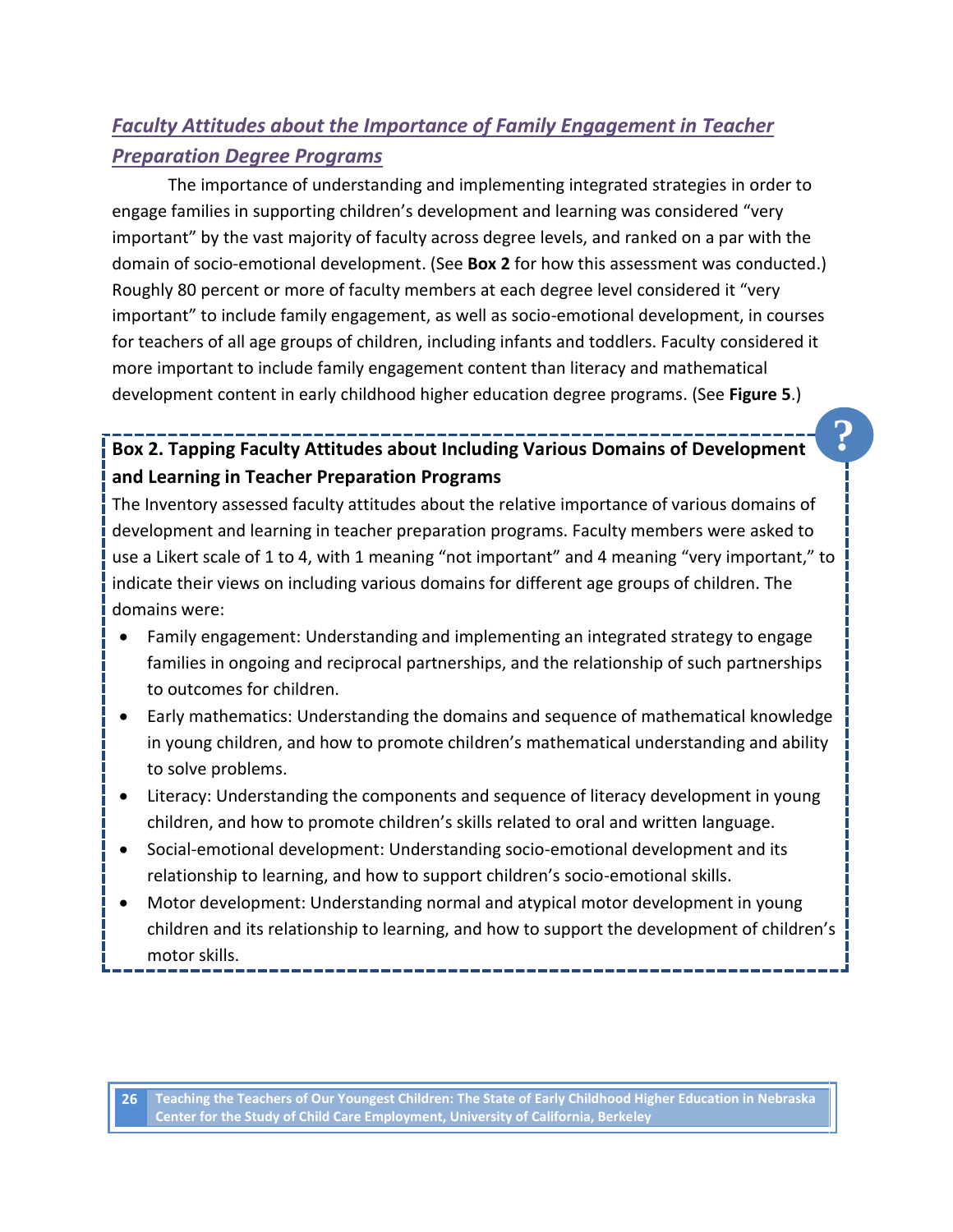

#### **Figure 5: Importance of Inclusion of Domains in Teacher Preparation Programs: Percentage of Faculty Reporting "Very Important" for Infants and Toddlers, by Degree Program**

#### *Required Family Engagement Topics in Degree Programs*

Program leaders were asked about required course content and age-group focus related to 13 topics of family engagement. (See **Table 3.**) All associate degree programs reported requiring each of the 13 topics, as did bachelor's degree programs, with one exception: 93 percent of bachelor's programs required the topic of "theories of family engagement." These topics were required by the majority of master's degree programs, although this varied by topic from two-thirds of programs to all programs requiring a given topic.

When a degree program did require a family engagement topic, it almost always included a focus on preschool-age children. With the exception of the topic of "engaging families in classroom, program, and/or school activities," all associate degree programs reported that course content included a focus on infants and toddlers. Most associate and bachelor's degree programs also included a focus on grades K-3. Among bachelor's degree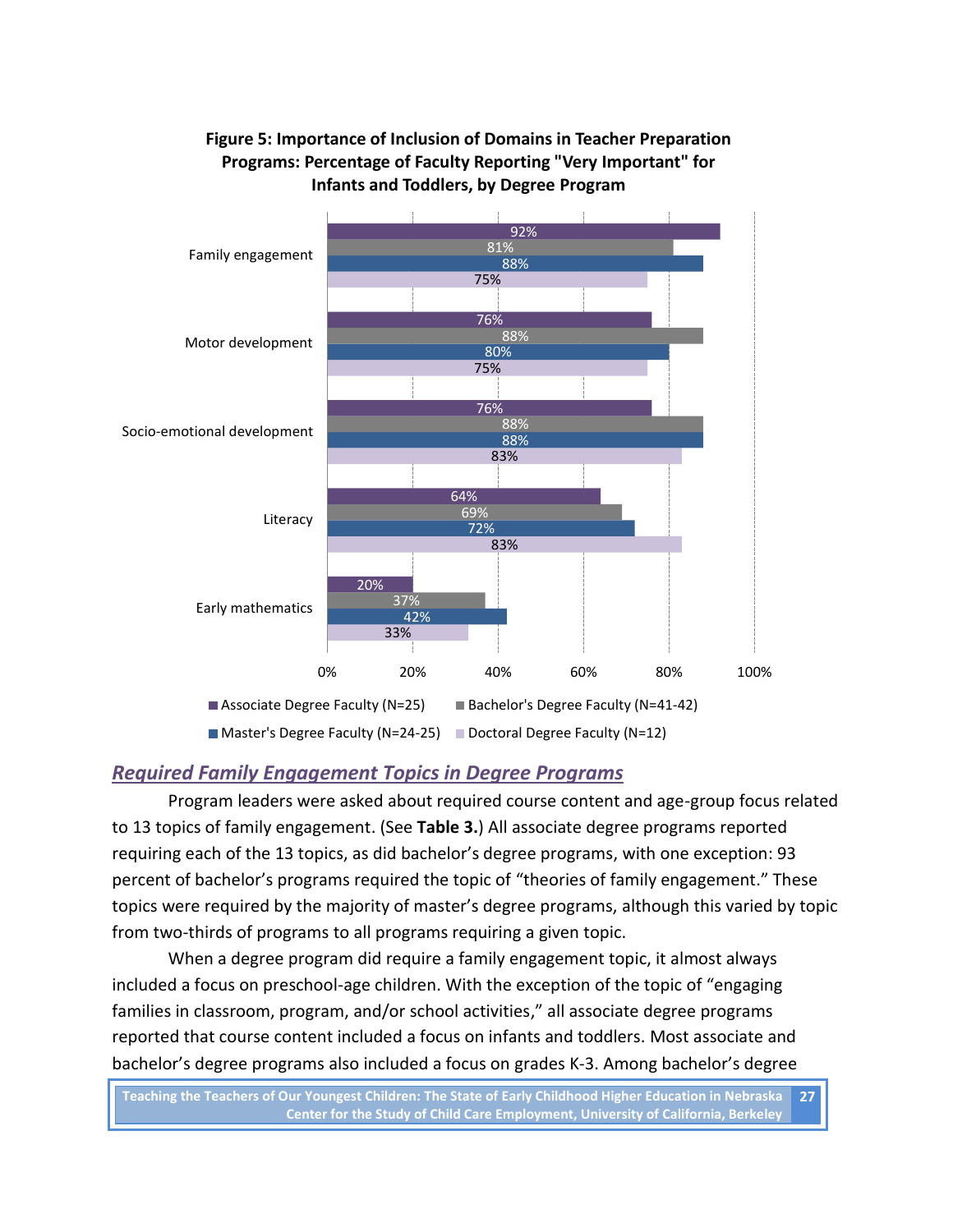programs, a focus on infants and toddlers varied by topic from about two-thirds to 100 percent, and among master's degree programs, a focus on infants and toddlers and on grades K-3 varied by topic from less than two-thirds to about three-quarters of programs.

# *Faculty Interest in Professional Development*

Using a Likert scale of 1 to 5, with 1 being "no interest" and 5 being "very interested," faculty were asked to rate their interest levels in 12 topics related to family engagement.

Faculty member interest in professional development topics varied by degree level. Associate and doctoral degree faculty expressed somewhat greater interest across all topics than did bachelor's and master's degree faculty members. (See **Table 3.**)

| Table 3. List of Family Engagement Topics Included in   |                                                  |                                    |                           |                                  |  |  |
|---------------------------------------------------------|--------------------------------------------------|------------------------------------|---------------------------|----------------------------------|--|--|
| the Nebraska Early Childhood Higher Education Inventory |                                                  |                                    |                           |                                  |  |  |
|                                                         | One-third or more of faculty members "very       |                                    |                           |                                  |  |  |
| <b>Topic</b>                                            | interested" in professional development on topic |                                    |                           |                                  |  |  |
|                                                         | <b>Associate</b><br><b>Degree</b>                | <b>Bachelor's</b><br><b>Degree</b> | Master's<br><b>Degree</b> | <b>Doctoral</b><br><b>Degree</b> |  |  |
| Theories of family engagement                           | $\checkmark$                                     |                                    | $\checkmark$              |                                  |  |  |
| Working with various family structures                  | $\checkmark$                                     |                                    |                           |                                  |  |  |
| Working with families of various economic,              |                                                  |                                    |                           |                                  |  |  |
| cultural, ethnic, racial, and linguistic                | $\checkmark$                                     | ✓                                  |                           |                                  |  |  |
| backgrounds                                             |                                                  |                                    |                           |                                  |  |  |
| Working with families to extend children's              | $\checkmark$                                     |                                    | ✓                         | ✓                                |  |  |
| learning at home                                        |                                                  |                                    |                           |                                  |  |  |
| Engaging families in classroom, program,                | $\checkmark$                                     | $\checkmark$                       |                           |                                  |  |  |
| and/or school activities                                |                                                  |                                    |                           |                                  |  |  |
| Teaching practitioners to work with families of         | ✓                                                |                                    |                           |                                  |  |  |
| children with special needs                             |                                                  |                                    |                           |                                  |  |  |
| Negotiating conflict with families                      | $\checkmark$                                     |                                    |                           |                                  |  |  |
| Effective communication strategies with                 | ✓                                                |                                    | $\checkmark$              |                                  |  |  |
| families                                                |                                                  |                                    |                           |                                  |  |  |
| Techniques for gathering knowledge about                | $\checkmark$                                     |                                    |                           |                                  |  |  |
| children's families                                     |                                                  |                                    |                           |                                  |  |  |
| Using community resources to support families           | ✓                                                |                                    |                           |                                  |  |  |
| Incorporating knowledge about families in               | $\checkmark$                                     |                                    |                           |                                  |  |  |
| curriculum planning                                     |                                                  |                                    |                           |                                  |  |  |
| Using technology to communicate and interact            | $\checkmark$                                     |                                    |                           |                                  |  |  |
| with families                                           |                                                  |                                    |                           |                                  |  |  |

*to include early mathematics than other* FINDING SEVEN: EARLY MATHEMATICS Faculty Attitudes, Required Offerings, Faculty Self-Assessment, Teaching Experience, and Professional Development Interests

*Faculty members consider it less important* 

**28 Teaching the Teachers of Our Youngest Children: The State of Early Childhood Higher Education in Nebraska ity of California, Berkeley**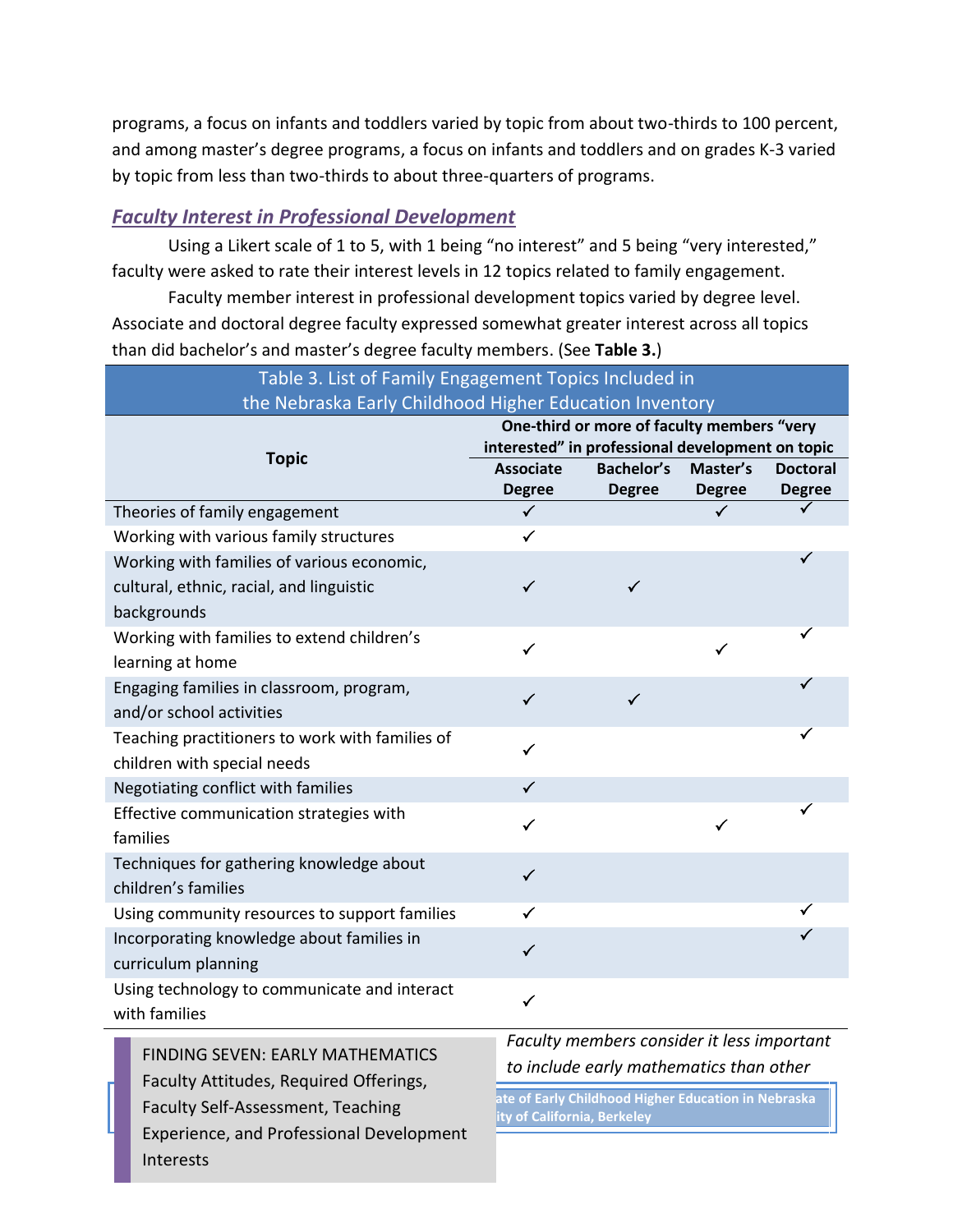*domains in the preparation of early childhood teachers. Multiple topics related to early mathematics are embedded in required course content, with variation among degree levels by topic and by age-group focus. Many faculty do not consider themselves prepared to teach early math content, yet interest in ongoing math-related professional development varies by degree level and topic area.*

# **What we asked about the early mathematics domain:**

We asked faculty about:

- 1. attitudes/beliefs about the importance of including early math, relative to other domains;
- 2. experience with teaching specific early math course content in the last two years;
- 3. level of interest in professional development focused on topics related to early math; and
- 4. capacity to teach students about specific math-related topics.

Program leaders were asked to identify early math-related course content topics required for the degree.

The early mathematics domain addresses key areas of children's cognitive development, and important foundational knowledge and intellectual skills associated with school success. The link between school success and math competency in young children has been documented in recent research, yet there is concern that teachers of our youngest children are not adequately prepared by institutions of higher education to assess or facilitate children's mathematical understanding and skills (Ryan, Whitebook, & Cassidy, 2014).

# *Faculty Attitudes about the Importance of Early Math in Teacher Preparation Degree Programs*

Faculty members at all degree levels were less likely to consider it "very important" to include the early mathematics domain than other domains in teacher preparation programs for practitioners working with younger than school-age children, particularly infants and toddlers. Less than one-quarter of associate degree program faculty (20 percent), and only about onethird of faculty members across all other degree levels, considered it "very important" to include the math domain in preparation programs for teachers of infants and toddlers. About three-quarters of bachelor's and master's degree faculty, and 60 percent of associate degree faculty, considered it "very important" for teachers working with preschool-age children. In contrast, 60 percent or more of faculty members, across degree levels, considered it "very important" to include the literacy domain for teachers of infants and toddlers, and about 90 percent or more of faculty members considered the literacy domain "very important" for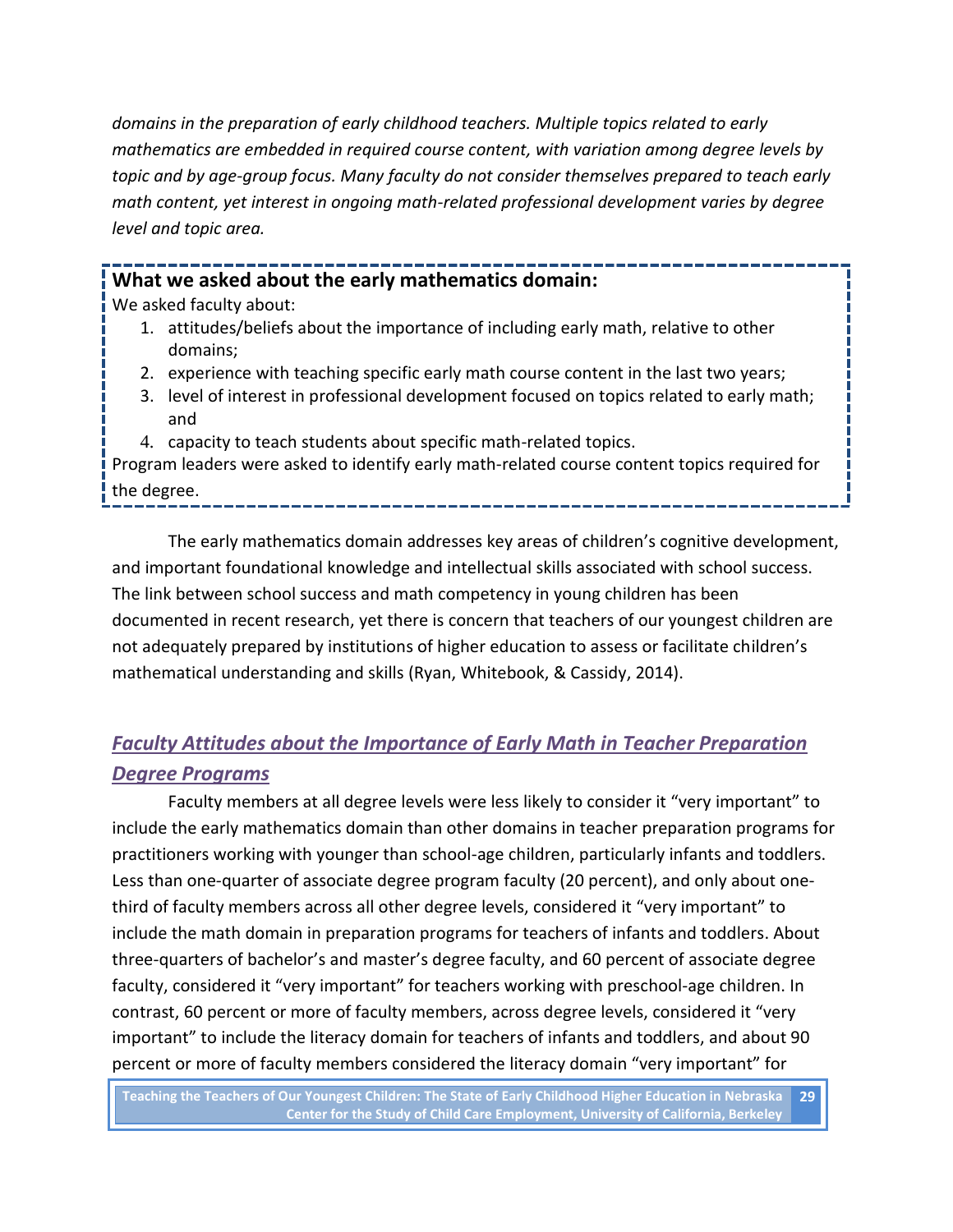teachers working with children ages three and older. At least 80 percent of faculty, across degree levels, considered the inclusion of early math "very important" for those teaching in kindergarten or higher grades, a rate closer to that for the literacy domain.

## *Required Offerings*

Program leaders were asked about required course content and age-group focus related to 13 topics of early math. (See **Table 4.**)

All thirteen early math topics were required by all bachelor's degree programs, and all thirteen early math topics were required by all associate degree programs, with the exception of "supporting English language learners in developing mathematical knowledge as they concurrently acquire English," which was required by two-thirds of associate degree programs. Three of the 13 topics were required by all master's degree programs, and the other topics were required by one-half to two-thirds of programs. In associate and master's degree programs, when an early mathematics topic was required, it was much more likely to be focused on preschoolers than on younger or older children, and in bachelor's degree programs, the topics were more likely to be focused on preschoolers and older children than on infants and toddlers. Across degree levels, topics related to the development of children's mathematical understanding were more likely to include a focus on infants and toddlers than were topics related to teaching math skills to children. (See **Table 4.**)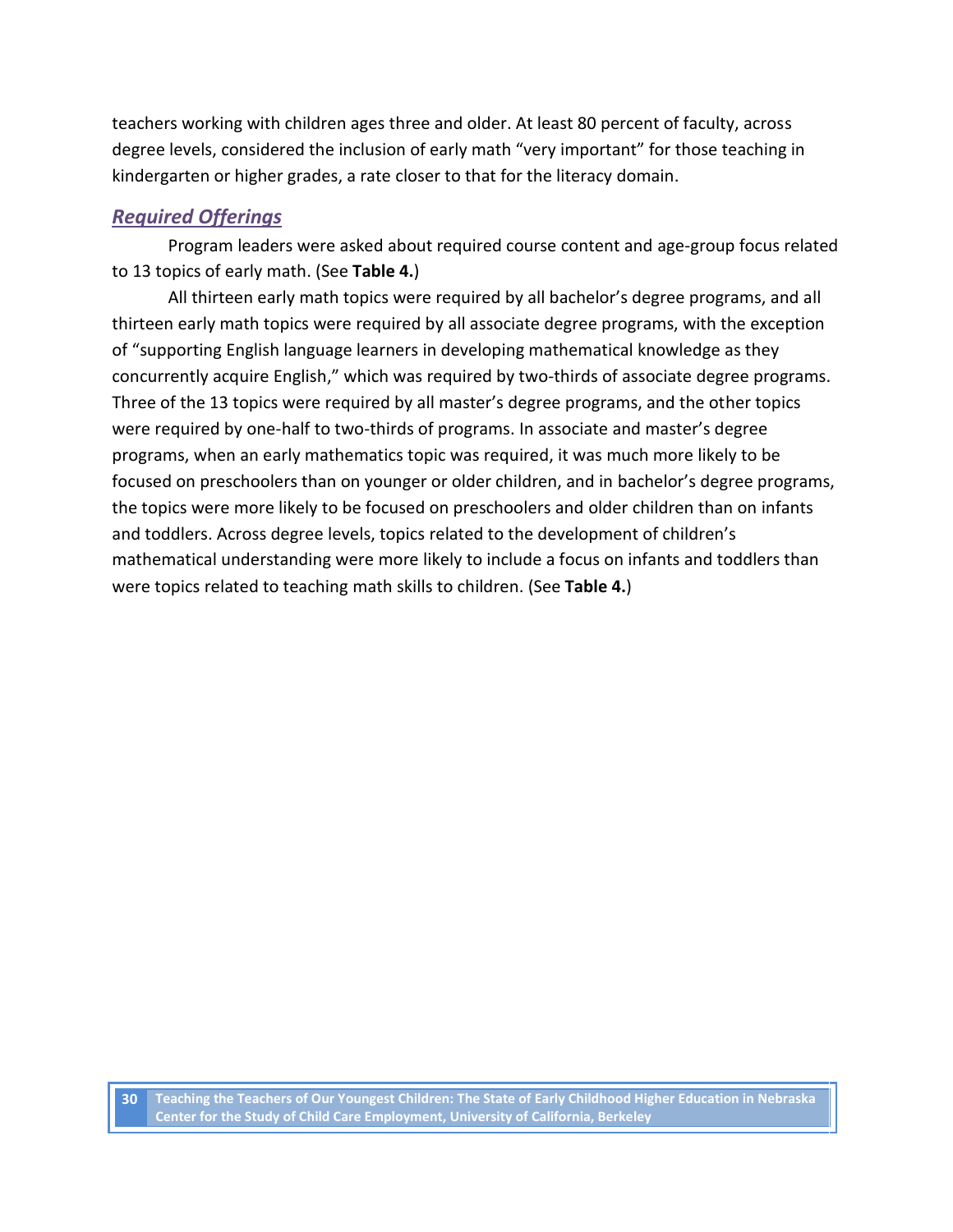# Table 4. List of Early Mathematics Topics Required by Programs in the Nebraska Early Childhood Higher Education Inventory, by Degree Program

|                                            | When Topic is Required,<br><b>Focus on Infants and Toddlers is Included</b> |                   |               |  |
|--------------------------------------------|-----------------------------------------------------------------------------|-------------------|---------------|--|
|                                            |                                                                             |                   |               |  |
| <b>Topic</b>                               | by at Least 50% of Degree Programs                                          |                   |               |  |
|                                            | <b>Associate</b>                                                            | <b>Bachelor's</b> | Master's      |  |
|                                            | <b>Degree</b>                                                               | <b>Degree</b>     | <b>Degree</b> |  |
| Number sense for children                  | ✓                                                                           | ✓                 | ✓             |  |
| Operations and algebraic thinking for      |                                                                             |                   |               |  |
| children                                   |                                                                             |                   |               |  |
| Measurement skills for children            |                                                                             |                   |               |  |
| Geometry skills for children               |                                                                             |                   |               |  |
| Children's mathematical                    |                                                                             |                   | $\checkmark$  |  |
| reasoning/practices                        |                                                                             |                   |               |  |
| Building on children's natural interest in |                                                                             |                   |               |  |
| mathematics and their intuitive and        | ✓                                                                           | ✓                 | ✓             |  |
| informal mathematical knowledge            |                                                                             |                   |               |  |
| Encouraging children's inquiry and         |                                                                             |                   |               |  |
| exploration to foster problem solving      |                                                                             | ✓                 | $\checkmark$  |  |
| and mathematical reasoning                 |                                                                             |                   |               |  |
| Using everyday activities as natural       |                                                                             |                   |               |  |
| vehicles for developing children's         | ✓                                                                           | ✓                 | $\checkmark$  |  |
| mathematical knowledge                     |                                                                             |                   |               |  |
| Introducing explicit mathematical          |                                                                             |                   | $\checkmark$  |  |
| concepts through planned experiences       |                                                                             |                   |               |  |
| Creating a mathematically rich             | $\checkmark$                                                                | ✓                 | ✓             |  |
| environment                                |                                                                             |                   |               |  |
| Supporting English learners in             |                                                                             |                   |               |  |
| developing mathematical knowledge as       |                                                                             |                   |               |  |
| they concurrently acquire English          |                                                                             |                   |               |  |
| Developing children's mathematical         | ✓                                                                           | ✓                 | ✓             |  |
| vocabulary                                 |                                                                             |                   |               |  |
| Assessing children's mathematical          | $\checkmark$                                                                | ✓                 | $\checkmark$  |  |
| development                                |                                                                             |                   |               |  |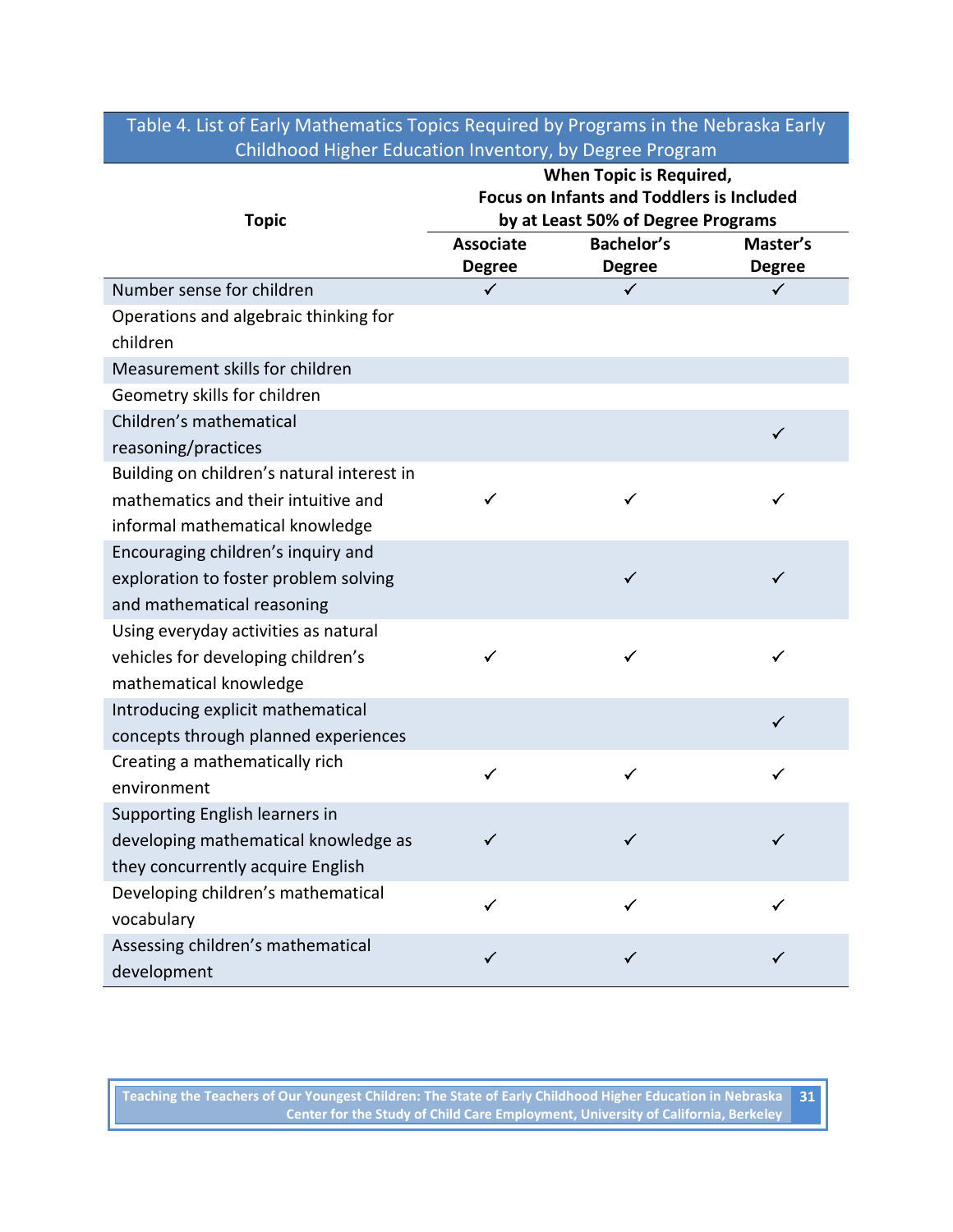# *Preparedness to Teach Early Math Coursework*

The Inventory asked faculty members to assess their capacity to prepare practitioners to promote children's mathematical understanding and to teach math skills. For each of the 13 topics (see **Table 4**), faculty members were asked to identify whether they:

- 1. had limited familiarity;
- 2. were knowledgeable but not prepared to teach others; and/or
- 3. were capable of preparing teachers working with children, in each of the following age groups:
	- Birth through 2 years
	- 3 and/or 4 years (Pre-K)
	- Kindergarten to Grade 3

At least one-half of faculty members across all degree levels reported being capable of preparing teachers working with preschool-age children for each of the topics, with one exception. Fewer than one-half of faculty, across degree levels, reported being capable of teaching the topic, "supporting English learners in developing mathematical knowledge as they concurrently acquire English," to any age group of children. Across other topics, fewer faculty members reported being capable of teaching the topics to practitioners working with infants and toddlers or in the elementary grades. (See **Figure 6** for an example.)

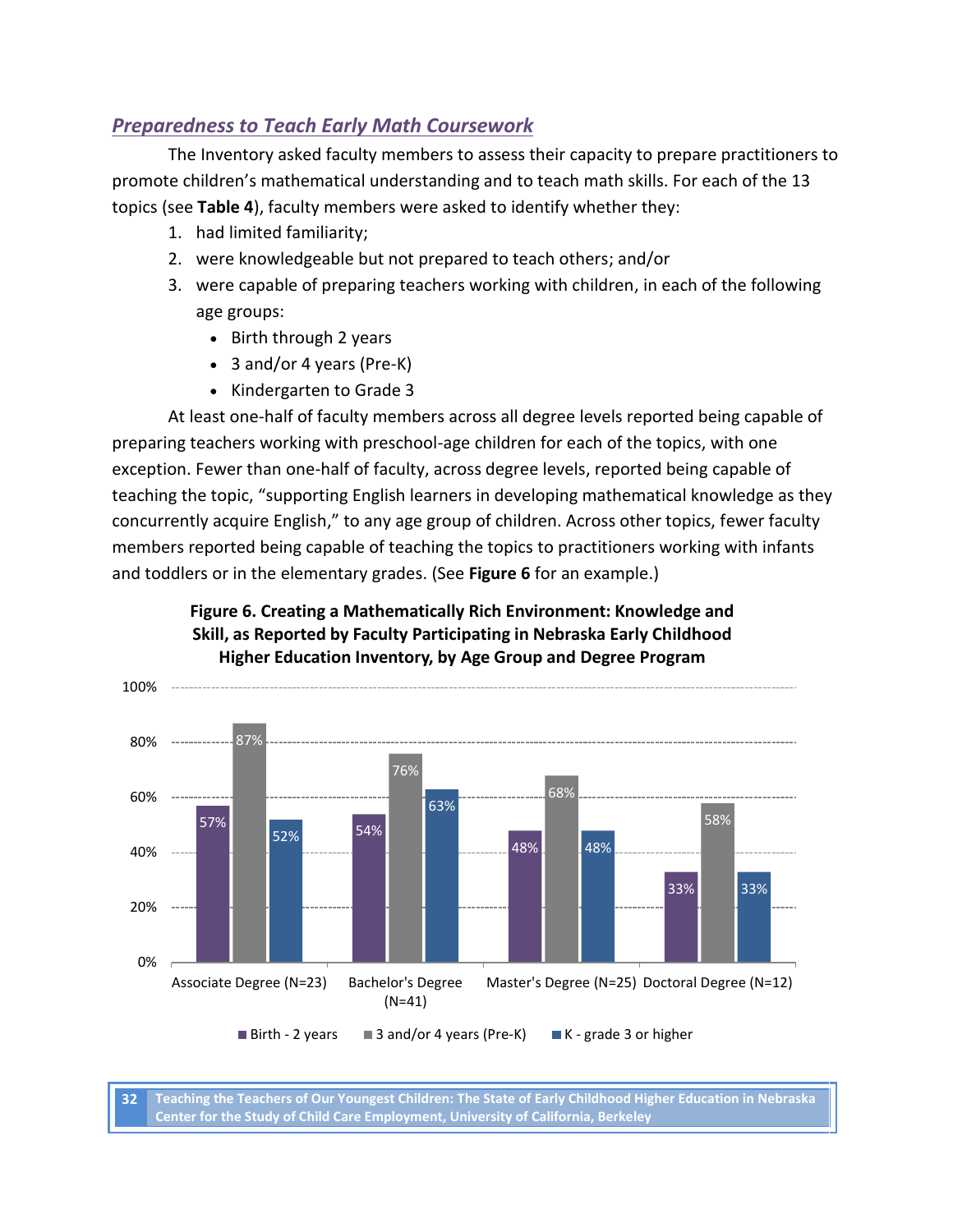# *Faculty Experience in Teaching Early Math, and Interest in Professional Development*

Faculty members were asked whether they had taught early math content related to eight topics in the past two years. Associate degree faculty members were more likely than bachelor's or graduate degree faculty members to report having taught math topics during that time. At least 80 percent of associate degree faculty members reported teaching each of the topics, with the exception of "supporting English learners in developing mathematical knowledge as they concurrently acquire English," which was reported as being taught by about one-half (55 percent) of associate degree faculty members. Among bachelor's and graduate degree faculty members, at least one-half reported teaching most of the math topics, with the exception of the topics "supporting English learners in developing mathematical knowledge as they concurrently acquire English," which was reported as being taught by about one-third of bachelor's and doctoral degree faculty members, and "introducing explicit mathematical concepts through planned experiences," reported by less than one-half of bachelor's (44 percent) and doctoral (46 percent) degree faculty members.

Using a Likert scale of 1 to 5, with 1 being "no interest" and 5 being "very interested," faculty members were asked to rate their levels of interest in professional development on 14 topics related to early math. Faculty interest varied by topics across all degree levels, and was somewhat lower in early math topics than in family engagement topics among bachelor's and graduate degree faculty members, and somewhat higher among associate degree faculty. In particular, one-half or more of associate degree faculty members identified being very interested in professional development topics related to teaching math skills and strategies.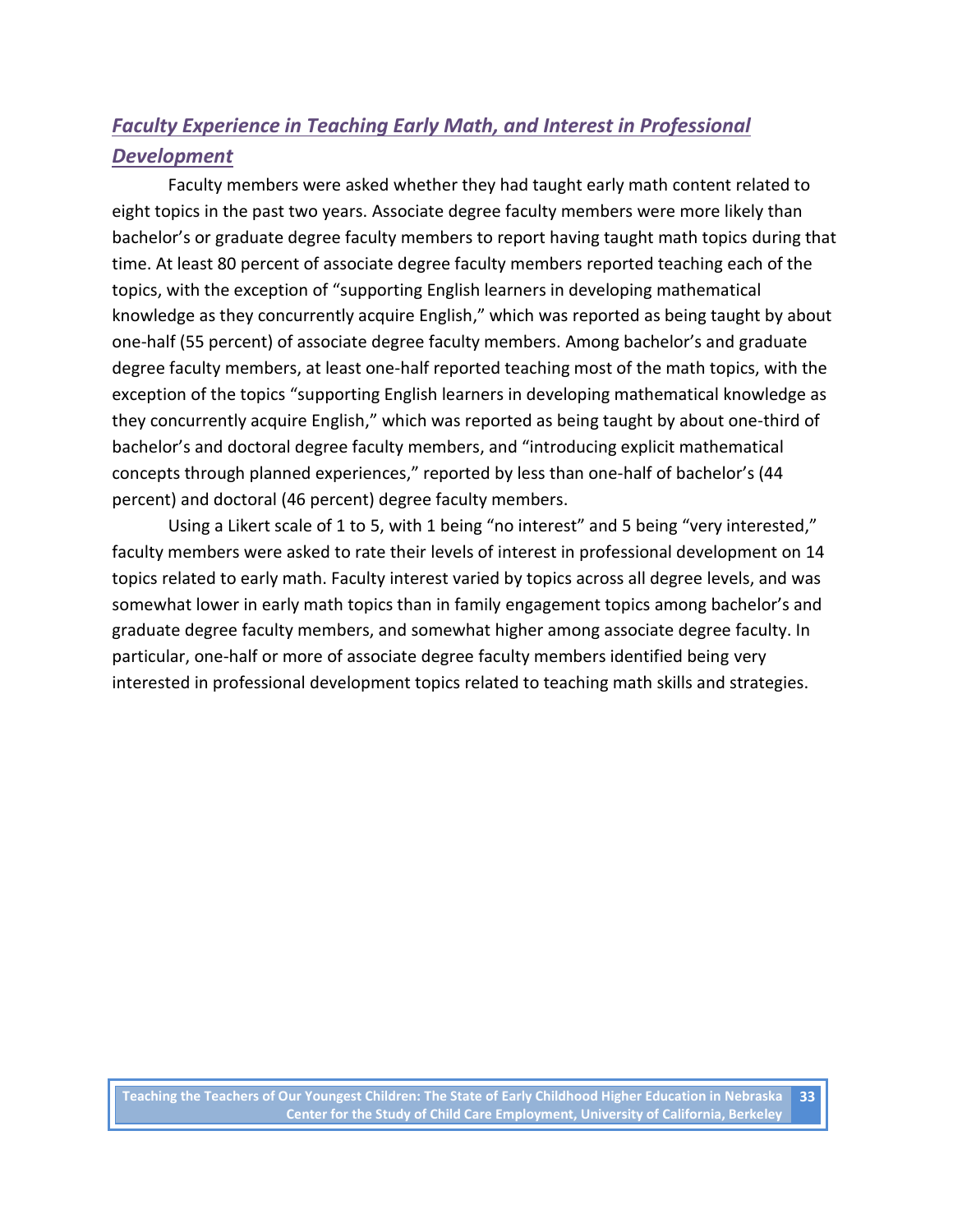# *DISCUSSION AND RECOMMENDATIONS*

Below, we outline an approach to strengthening early childhood workforce development in Nebraska with an emphasis on higher education. We identify four discrete elements, which together constitute a strategy for aligning the current system with 21<sup>st</sup>-century expectations. The success of this approach requires ensuring that its various components be implemented in unison, and that a research agenda be developed for measuring progress and challenges over time, and for learning more about the depth of instruction delivered in higher education programs. This approach is predicated on identifying new resources from state, federal, and philanthropic sources, as well as reallocating a portion of existing revenues for quality improvement and workforce system development. We also encourage K-12 educators and leaders to be included in these efforts, since the coordination of workforce development and policy approaches across the birth-to-third-grade spectrum is critical to achieving a unified foundation of early learning.

We call upon policymakers, philanthropists, higher education faculty and administrators, advocates, teachers, and other stakeholders across the state to advance the following approach:

# *1. Unify expectations and pathways for early childhood workforce preparation*

Findings from Inventories conducted in other states suggest that when states intentionally redesign their certification systems for early childhood educators, the higher education system adjusts by making changes in required course content, age-group focus, and field-based practice as appropriate. But in the absence of well-articulated statewide certification standards that would apply to early childhood teachers and administrators in all types of ECE programs, working with all age groups of children, Nebraska institutions of higher education have largely responded only to the emphasis placed on preschool-age children in public settings, which affects only limited segments of the workforce.

A revision of Nebraska's current system for certifying teachers, administrators, and other practitioners could erase disparities in professional expectations and preparation among age groups in the birth-to-age-eight spectrum, in line with Institute of Medicine recommendations, and clarify the purpose of early childhood higher education degree programs (IOM & NRC, 2015). To initiate this process:

 Provide clear roadmaps for students enrolling in degree programs to meet teacher education or director requirements (e.g., in QRIS, Head Start, or public preschool), identifying whether particular courses of study will prepare them for the demands of teaching young children and/or for leading ECE programs.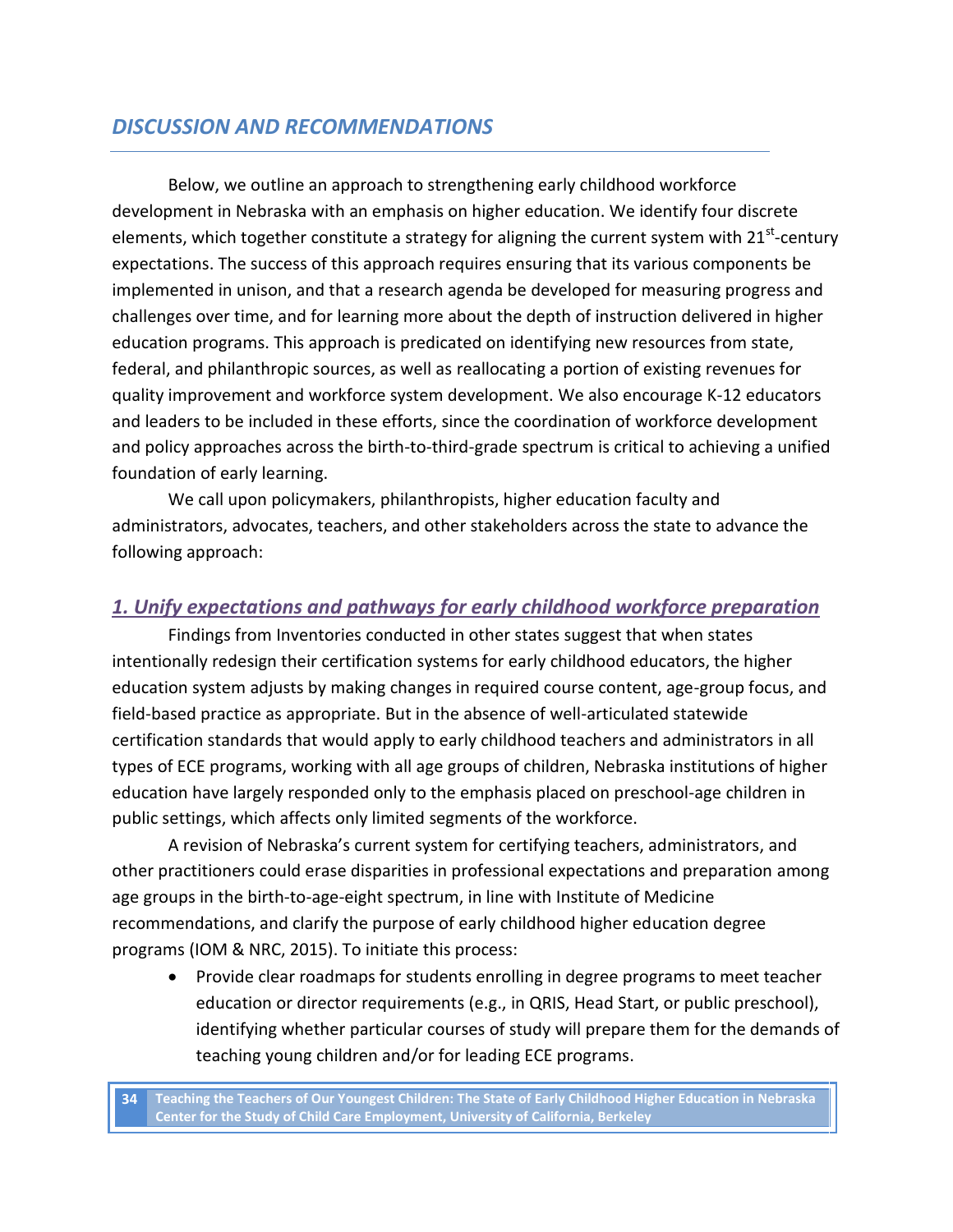• Provide clear information statewide about the types of certificate endorsements available, particularly since titles have changed; and coordinate among institutions of higher education to use standardized titles for degree programs that lead to the same endorsement. Greater differentiation among degree offerings will allow more informed choices about the types of preparation programs available to current and future ECE practitioners.

## *2. Strengthen program content and equity across the age span*

Many ECE stakeholders emphasize relying on research evidence to guide ECE policy and practice, yet our findings suggest an uneven application of such evidence across multiple domains of early learning and development for children, from infancy through the early elementary grades. In particular, course content and field-based experiences related to working with infants and toddlers were most likely to be excluded from Nebraska early childhood degree programs, compared to those for preschool age-children. Additionally, the increasing diversity of Nebraska's population suggests a need to prepare teachers to work with a diverse range of children. To strengthen required content in order to align with research evidence on child development and teacher preparation, and to equalize required content for all children across the birth-to-age-eight spectrum:

- Engage faculty groups representing different degree levels and types of institutions, as well as other experts, to develop program content standards and/or faculty professional development, beginning in the following areas:
	- $\circ$  children's mathematical understanding from infancy through the early elementary grades, with a focus on children who are dual language learners;
	- o teaching methods (pedagogy) for children of different ages;
	- o infant development and learning across multiple domains;
	- $\circ$  working with children with special needs; and
	- $\circ$  working with children and families from diverse linguistic, racial/ethnic, and economic backgrounds.

To strengthen the application of field-based learning experiences:

 Engage faculty groups representing different degree levels and types of institutions to develop degree program standards for the timing, frequency, and duration of field-based experiences, differentiating between experiences for pre-service and inservice students, and offering opportunities focused on children from infancy through preschool, and children from diverse backgrounds.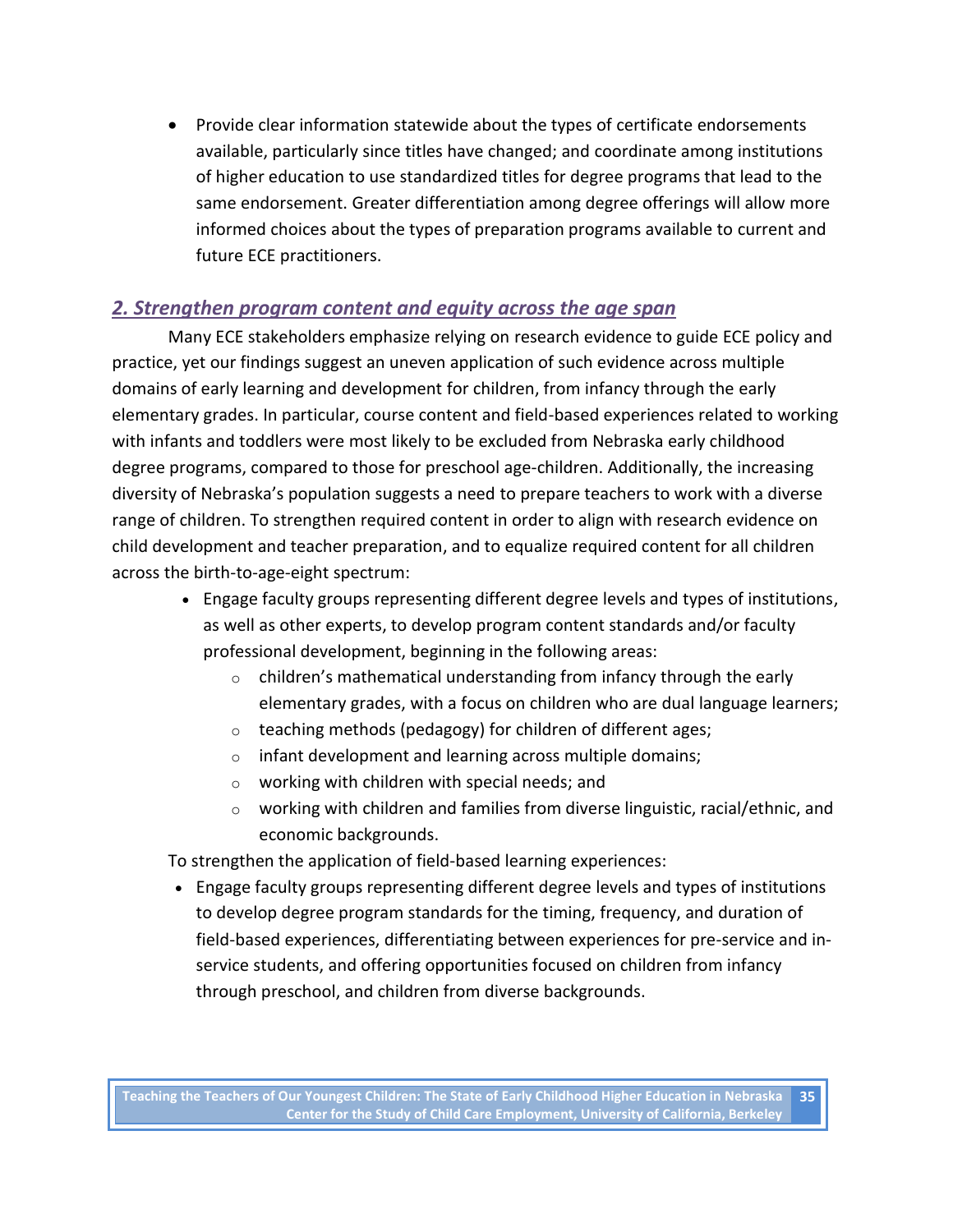# *3. Build a Leadership Pipeline*

In Nebraska, K-12 principals are required to have teaching experience, and to develop their leadership skills by earning an administrative certificate. In public school settings, coordinators of ECE programs are required to hold a teaching certificate with some ECE credits, and qualifications vary for directors or administrators in other settings, sometimes with no ECEspecific education required. While mentors and coaches in K-12 are typically drawn from the teaching ranks, and receive specific training (Isner et al., 2011), there are no widely applied qualifications for mentors and coaches working with teachers of younger children. Further, although K-12 administrators may have oversight of public preschool classrooms and teachers, they are not required to have any early childhood-related training or education (Whitebook, 2014). In light of these inconsistent and ill-defined expectations for ECE leadership positions, it is not surprising that across degree levels, course content was not routinely offered for preparing practitioners for supervisory, administrative, or other leadership roles in early childhood programs.

To create a better-defined leadership pipeline:

- Establish a process to identify the specific skills and knowledge needed for common leadership roles in ECE (teacher leaders, coaches, site administrators, principals, program/quality improvement managers, and teacher educators);
- Identify the appropriate course of study and degree level (lower division, upper division, graduate) for each leadership role, based on the specific skills and knowledge identified above;
- Identify options to create leadership options and/or programs, particularly at the master's degree level; and
- Expand leadership certification standards for administrators in K-12 settings to include early education.

To increase the diversity of ECE faculty:

• Investigate strategies used in a variety of disciplines (e.g., health, education, social welfare) to develop a minority faculty development program, such as fellowship opportunities, to increase minority representation among faculty, and develop a plan tailored to the ECE field in Nebraska.

# *4. Increase faculty support*

Nebraska early childhood higher education programs employ full-time faculty at rates higher than the national average. Programs nevertheless report being under-resourced, requiring additional support to allow faculty members to engage in program assessment, planning, and modification. Faculty also express the need for greater opportunities to engage in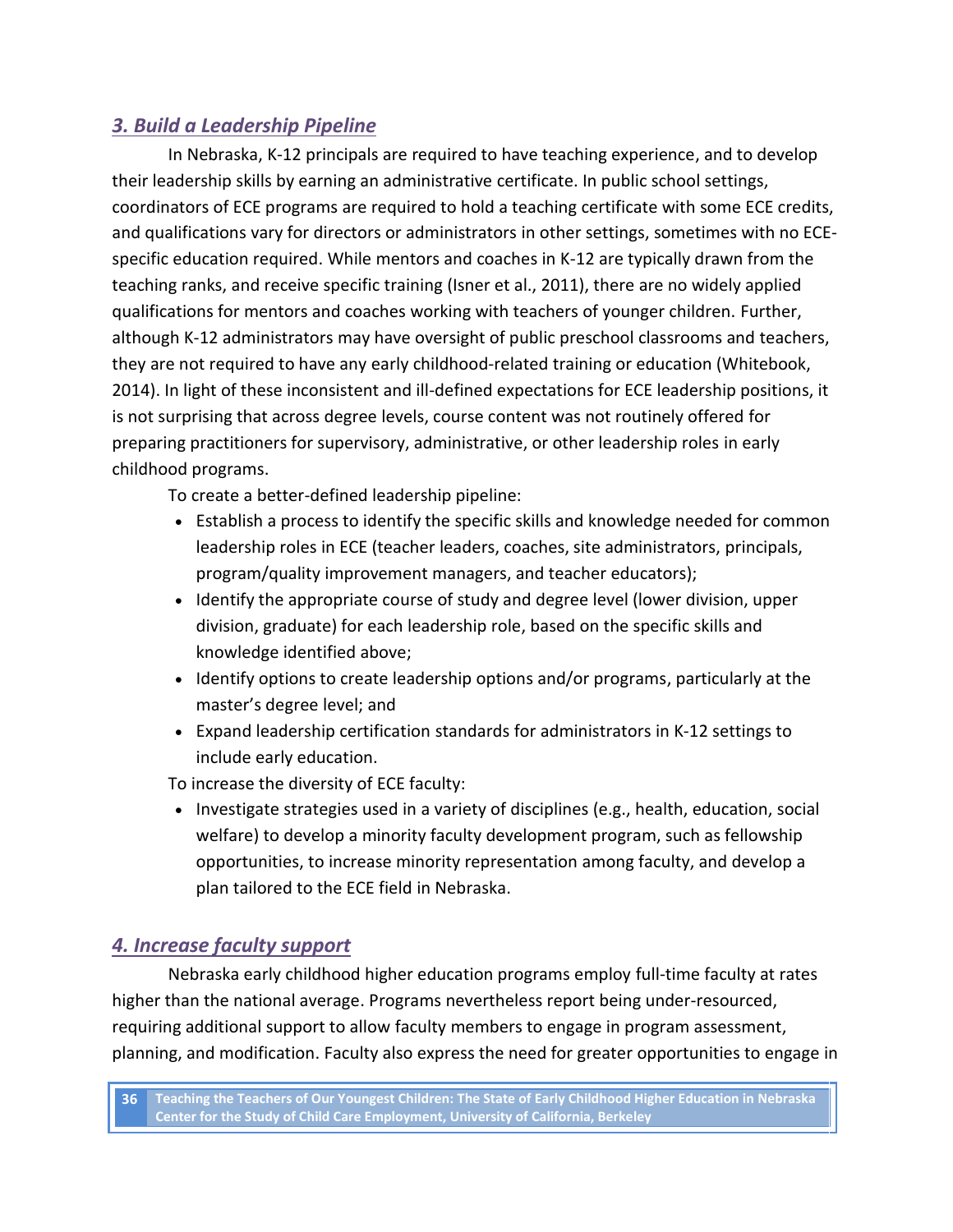their own professional growth, in response to new developments in the field and the changing characteristics of the populations they serve.

To facilitate improvements in program offerings, and to enable degree programs to engage in revamping or restructuring:

 Establish and fund an in-service academy, with well-articulated expectations for individual faculty professional development and for program improvements.

To measure progress on increasing support for faculty to engage in their own professional development, and building a more diverse teacher educator workforce; and to strengthen data coordination on early childhood higher education, the teaching workforce, and professional development efforts:

- Use the Nebraska Early Learning Connection Registry as a model for developing or adapting a module to capture ongoing data about early childhood higher education faculty; <sup>6</sup> and
- Ensure that early childhood workforce data systems and/or modules are coordinated to provide comprehensive, up-to-date information about both the ECE workforce and the professionals and system that are designed to support them.

 $\overline{a}$ 

 $^6$  The Registry, currently under development, is a data system designed to track and promote the education, training, and experience of the early care and education workforce, in order to improve professionalism and workforce quality for the benefit of young children.

**Teaching the Teachers of Our Youngest Children: The State of Early Childhood Higher Education in Nebraska 37 Center for the Study of Child Care Employment, University of California, Berkeley**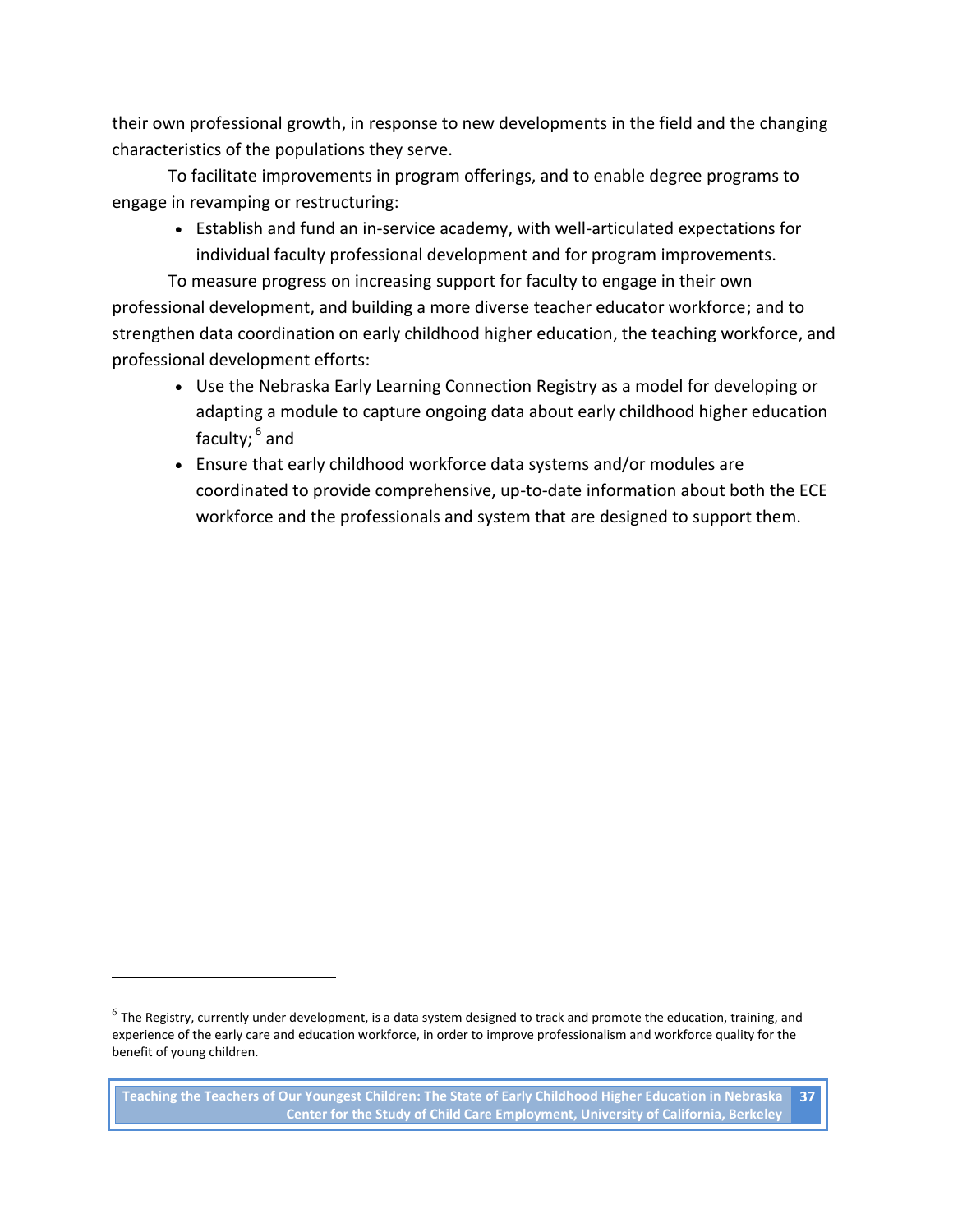# *Concluding Thoughts*

Calls for an integrated system of early learning for all young children rest upon an understanding of the critical importance of the early years, beginning at birth and extending through the first years of elementary school. But the early childhood service system and infrastructure, of which higher education is a cornerstone, is poorly integrated, ascribing differing expectations for teacher preparation across this age spectrum, and assigning different resources to teachers. This report provides a portrait of Nebraska's early childhood higher education landscape amidst efforts to invest in, strengthen, and coordinate early childhood workforce development efforts, in order to realize the goal of the Buffett Early Childhood Institute to make Nebraska "the best place in the nation to be a baby." Each of the recommendations outlined in this report addresses a critical component of a coordinated effort to attain a strong preparation system for Nebraska's early childhood teachers and administrators, central to ensuring that all young children in Nebraska have access to effective early learning experiences.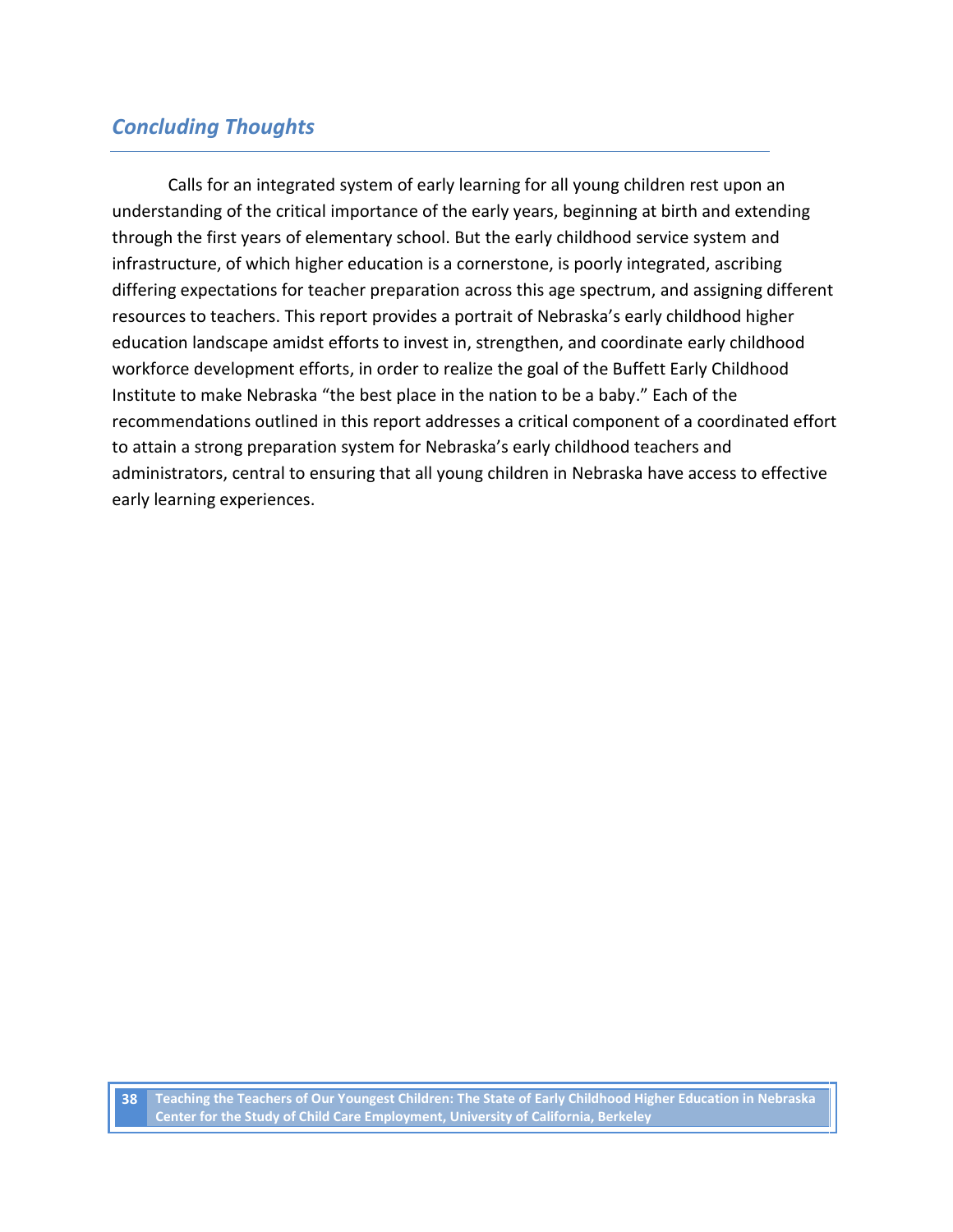#### *REFERENCES*

Annie E. Casey Foundation (2013). *2013 Kids Count Data Book: State trends in child well-being.* The Annie E. Casey Foundation. Retrieved from http://datacenter.kidscount.org/files/2013KIDSCOUNTDataBook.pdf

Bornfreund, L.A. (2011). *Getting in sync: Revamping licensing and preparation for teachers in pre-k, kindergarten, and the early grades.* Washington, DC: New America. Retrieved from [http://www.newamerica.net/sites/newamerica.net/files/policydocs/Getting%20in%20Sync-](http://www.newamerica.net/sites/newamerica.net/files/policydocs/Getting%20in%20Sync-%20Revamping%20Licensing%20and%20Preparation%20for%20Teachers%20in%20Pre-K%20Kindergarten%20and%20the%20Early%20Grades.pdf) [%20Revamping%20Licensing%20and%20Preparation%20for%20Teachers%20in%20Pre-](http://www.newamerica.net/sites/newamerica.net/files/policydocs/Getting%20in%20Sync-%20Revamping%20Licensing%20and%20Preparation%20for%20Teachers%20in%20Pre-K%20Kindergarten%20and%20the%20Early%20Grades.pdf)[K%20Kindergarten%20and%20the%20Early%20Grades.pdf](http://www.newamerica.net/sites/newamerica.net/files/policydocs/Getting%20in%20Sync-%20Revamping%20Licensing%20and%20Preparation%20for%20Teachers%20in%20Pre-K%20Kindergarten%20and%20the%20Early%20Grades.pdf)

- Center for Community College Student Engagement (2014). C*ontingent commitments: Bringing part-time faculty into focus (A special report from the Center for Community College Student Engagement)*. Austin, TX: The University of Texas at Austin, Program in Higher Education Leadership. Retrieved from [http://www.ccsse.org/docs/PTF\\_Special\\_Report.pdf](http://www.ccsse.org/docs/PTF_Special_Report.pdf)
- Chu, M., Martinez-Griego, B., & Cronin, S. (2010). A Head Start/college partnership: Using a culturally and linguistically responsive approach to help working teachers earn degrees. *Young Children*, *65*(4).
- Cochran-Smith, M., & Zeichner, K. M. (Eds.). (2005). *Studying teacher education: The report of the AERA panel on research and teacher education.* Mahwah, NJ: Lawrence Erlbaum.
- Curtis, J.W., & Thornton, S. (2014). *Losing focus: The annual report on the economic status of the profession, 2013- 14*. Washington, DC: American Association of University Professors. Retrieved from [aaup.org/file/zreport.pdf](http://aaup.org/file/zreport.pdf)
- Dearing, E., & Tang, S., (2010). The home learning environment and achievement during childhood. In Christenson, S.L., & Reschly, A.L. (Eds.), *Handbook of school-family partnerships* (pp. 131-157)*.* New York, NY: Routledge.
- Early, D., & Winton, P. (2001). Preparing the workforce: Early childhood teacher preparation at 2- and 4-year institutes of higher education. *Early Childhood Research Quarterly* 16:285-306.
- Epstein, J. L., Sanders, M. G., & Clark, L.A. (1999). *Preparing educators for school-family-community partnerships: Results of a national survey of colleges and universities.* Baltimore, MD: Center for Research on the Education of Students Placed at Risk (CRESPAR), John Hopkins University. Retrieved from: http://www.csos.jhu.edu/crespar/techreports/report34.pdf
- First Five Nebraska (2015). Letter to Senator Mike Gloor and the Revenue Committee, March 11, 2015. Retrieved from http://www.firstfivenebraska.org/uploads/First\_Five\_Nebraska\_Written\_Testimony\_-\_LB645.pdf
- Hernandez, D.J. (2011). *Double jeopardy: How third grade reading skills and poverty influence high school graduation.* Albany, NY: Annie E. Casey Foundation. Retrieved from http://fcd-us.org/sites/default/files/DoubleJeopardyReport.pdf
- Hyson, M., Horn, D.M., & Winton, P.J. (2012). Higher education for early childhood educators and outcomes for young children: Pathways toward greater effectiveness. In Pianta, R. (Ed.), *Handbook of early childhood education* (pp. 553-583). New York, NY: The Guilford Press.
- Institute of Medicine and National Research Council (2015). *Transforming the workforce for children birth through age 8: A unifying foundation*. Washington, DC: The National Academies Press. Retrieved from http://www.nap.edu/catalog/19401/transforming-the-workforce-for-children-birth-through-age-8-a
- Isner, T., Tout, K., Zaslow, M., Soli, M., Quinn, K., Rothenburg, L., & Burkhauser, M. (2011). *Coaching in early care and education programs and quality rating and improvement systems (QRIS): Identifying promising features*. Washington, DC: Child Trends.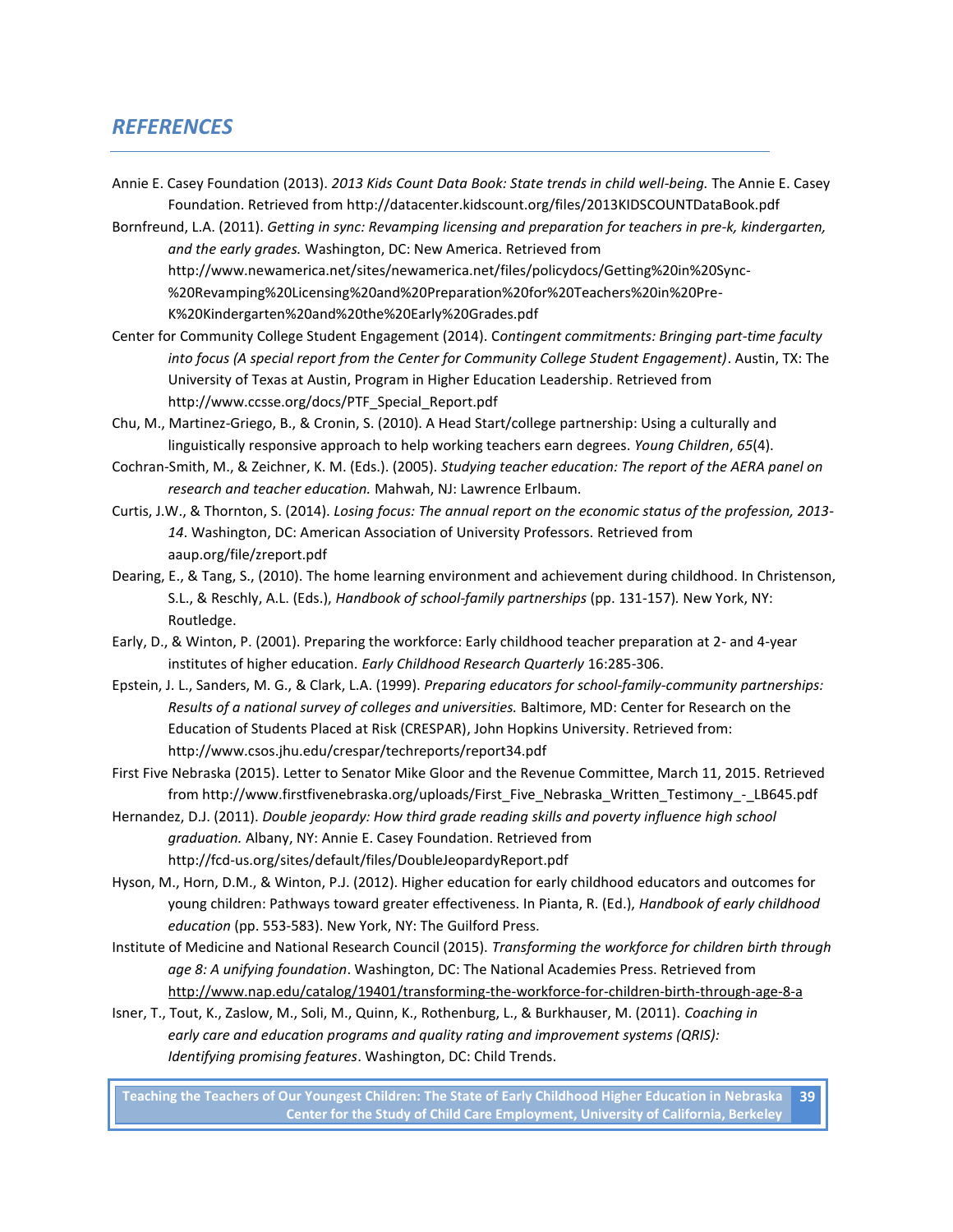- Johnson, J.E., Fiene, R., McKinnon, K., & Bahu, S. (2010). *Policy brief: Pennsylvania State University study of early childhood teacher education.* University Park, PA: Pennsylvania State University.
- Karoly, L.A. (2009). *Preschool adequacy and efficiency in California: Issues, policy options, and recommendations.*  Santa Monica, CA: RAND Corporation. Retrieved from http://www.rand.org/content/dam/rand/pubs/monographs/2009/RAND\_MG889.pdf
- Kipnis, F., Whitebook, M., Almaraz, M., Sakai, L., & Austin, L. J. E. (2012a). *Learning together: A study of six B.A.*  completion cohort programs in early care and education. Year 4. Berkeley, CA: Center for the Study of Child Care Employment, University of California, Berkeley.
- Kipnis, F., Ryan, S., Austin, L. J.E., Whitebook, M., & Sakai, L. (2012b). *Early Childhood Higher Education Inventory.*  Berkeley, CA: Center for the Study of Child Care Employment, University of California, Berkeley.
- Lim, C., Maxwell, K. L., Able-Boone, H., & Zimmer, C. R. (2009). Cultural and linguistic diversity in early childhood teacher preparation: The impact of contextual characteristics on coursework and practica. *Early Childhood Research Quarterly*, *24*(1), 64-76.
- Maxwell, K. L., Lim, C-I., & Early, D. M. (2006). *Early childhood teacher preparation programs in the United States: National report.* Chapel Hill, NC: The University of North Carolina, FPG Child Development Institute.
- Nathan, J., & Radcliffe, B. (1994). *It's apparent: We can and should have more parent/educator partnerships.*  Minneapolis, MN: University of Minnesota, Humphrey Institute of Public Affairs, Center for School Change. Retrieved fro[m http://centerforschoolchange.org/wp-content/uploads/2012/07/Its-Apparent-](http://centerforschoolchange.org/wp-content/uploads/2012/07/Its-Apparent-We-Can-and-Should-Have-More-Parent_Educator-Partnerships.pdf)[We-Can-and-Should-Have-More-Parent\\_Educator-Partnerships.pdf](http://centerforschoolchange.org/wp-content/uploads/2012/07/Its-Apparent-We-Can-and-Should-Have-More-Parent_Educator-Partnerships.pdf)
- National Council for Accreditation of Teacher Education (2010a). *The road less traveled: How the developmental sciences can prepare educators to improve student achievement: Policy recommendations.* Washington, DC: National Council for Accreditation of Teacher Education.
- National Council for Accreditation of Teacher Education (2010b). *Transforming teacher education through clinical practice: A national strategy to prepare effective teachers.* Washington, DC: National Council for Accreditation of Teacher Education.
- National Survey of Early Care and Education Project Team (2013). *Number and characteristics of early care and education (ECE) teachers and caregivers: Initial findings from the National Survey of Early Care and Education (NSECE).* OPRE Report #2013-38. Washington DC: Office of Planning, Research, and Evaluation, Administration for Children and Families, U.S. Department of Health and Human Services.
- Nebraska Association for the Education of Young Children (n.d.). *T.E.A.C.H. Early Childhood Nebraska.* Retrieved from http://nebraskaaeyc.org/t-e-a-c-h-early-childhood/
- Nebraska Department of Education (n.d.). *Step Up to Quality*. Retrieved from http://www.education.ne.gov/StepUpToQuality/center.html
- Nebraska's Coordinating Commission for Postsecondary Education (2014). *2014 Nebraska higher education progress report.* Lincoln, NE: Coordinating Commission for Postsecondary Education. Retrieved from http://www.ccpe.state.ne.us/publicdoc/ccpe/reports/progressReport/14\_PR-Full\_Report.pdf
- Ray, A., Bowman, B., & Robbins, J. (2006). *Preparing early childhood teachers to successfully educate all children: The contribution of four-year undergraduate teacher preparation programs.* New York, NY: Foundation for Child Development, and Chicago, IL: Erikson Institute.
- Reynolds, A.J., & Shlafer, R.J. (2010). Parent involvement in early education. In Christenson, S.L., & Reschly, A.L. (Eds.), *Handbook of school-family partnerships* (pp. 131-157)*.* New York, NY: Routledge.